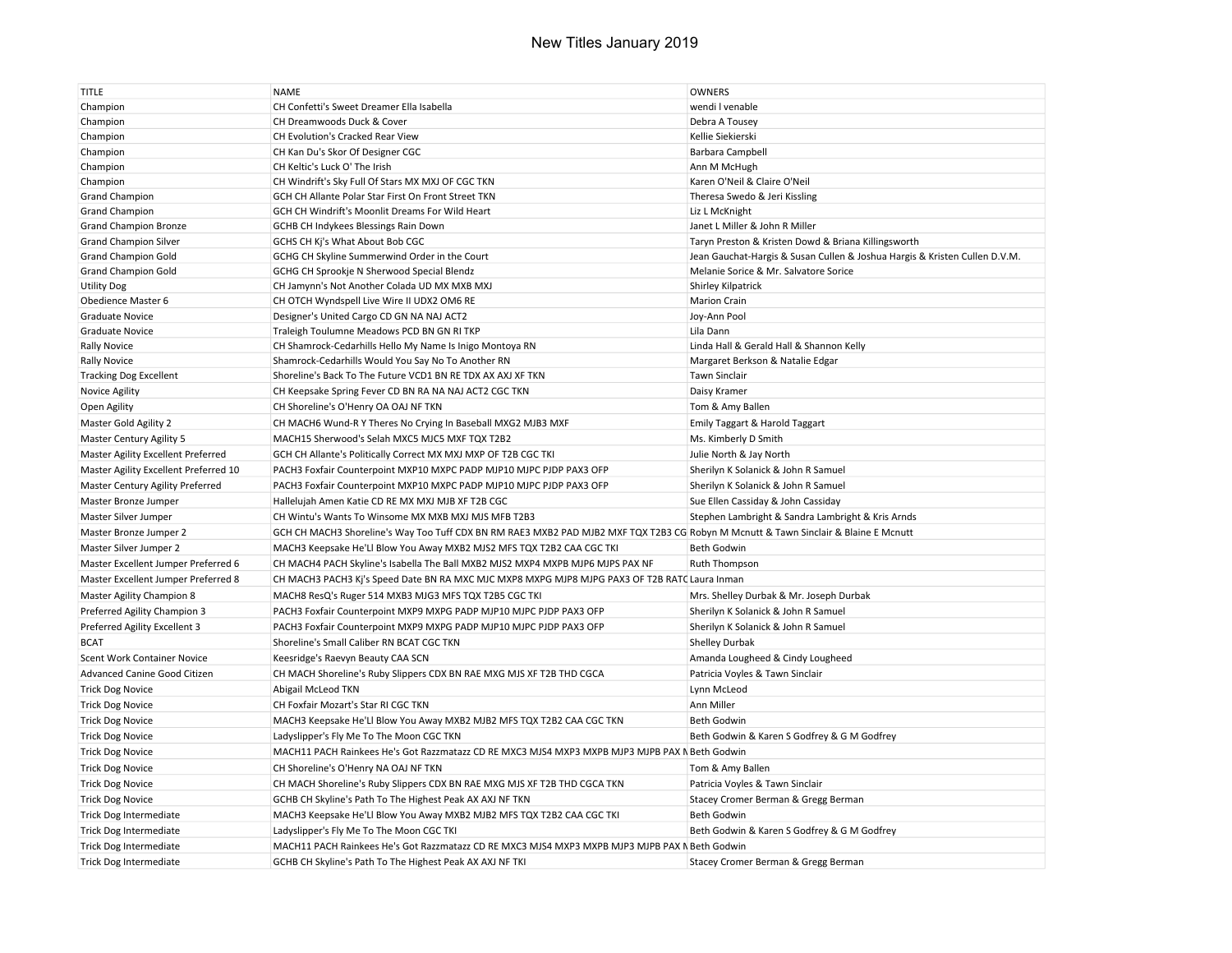| <b>TITLE</b>                            | <b>NAME</b>                                                                                      | <b>OWNERS</b>                                      |
|-----------------------------------------|--------------------------------------------------------------------------------------------------|----------------------------------------------------|
| Champion                                | <b>CH Samkees Gold Fever</b>                                                                     | Jan Corrington & Marla Holbrook                    |
| <b>Grand Champion Bronze</b>            | GCHB CH Jen'Ndi's My Fair Lady                                                                   | Diane Wright & Jennifer McClure                    |
| Utility Dog Excellent 6                 | CH OTCH Keesbrook's Diamond Jubilee UDX6 OGM                                                     | <b>Marion Crain</b>                                |
| Rally Intermediate                      | Shamrock-Cedarhills Would You Say No To Another RI                                               | Margaret Berkson & Natalie Edgar                   |
| Rally Advanced                          | CH Keepsake She's Got Rhythm CD BN GN RA AX AXJ NF                                               | Jean Munger                                        |
| <b>Rally Advanced Excellent</b>         | CH Olefort Triple Crown CD BN RAE CGC TKN                                                        | Ms. Melissa Brown Eelman                           |
| <b>Rally Master</b>                     | GCHB CH Jen'N Di's Don'T Stop Believin' CD RM RAE ACT2 CGC TKN                                   | Barbara Anne Crawford Stoffel & Diane Wright       |
| <b>Rally Master</b>                     | Shoreline's Back To The Future VCD1 BN RM TDX AX MXJ XF TKN                                      | <b>Tawn Sinclair</b>                               |
| Rally Master 2                          | Rainkees No Reservations CDX PCDX BN GN RM2 RAE2 OAP AJP OFP TKA                                 | Kim Sullivan                                       |
| <b>Master Silver Agility</b>            | CH Wintu's Wants To Winsome MX MXS MXJ MJS MFB T2B3                                              | Stephen Lambright & Sandra Lambright & Kris Arnds  |
| Master Gold Agility                     | GCH CH MACH Coaster Kees Pounce And Bounce CD BN RAE MXG MJG XF T2B2 CGC                         | Carol Blair & Stu Blair                            |
| <b>Master Silver Agility 2</b>          | MACH3 Keepsake He'Ll Blow You Away MXS2 MJS2 MFS TQX T2B2 CAA CGC TKI                            | <b>Beth Godwin</b>                                 |
| Master Century Agility 4                | GCH CH AGCH MACH13 Parrkees Perpetual Motion At Shoreline CDX RAE MXC4 PDS MJG5 PJS MFG TQX T2B5 | Patricia Voyles & Tawn Sinclair & Eileen A Parr    |
| Master Excellent Jumper                 | Shoreline's Back To The Future VCD1 BN RE TDX AX MXJ XF TKN                                      | <b>Tawn Sinclair</b>                               |
| Master Bronze Jumper                    | Keepsake Lightning Strikes Twice CD MX MXB MXJ MJB                                               | Lydia Taylor                                       |
| Master Century Jumper                   | CH MACH3 Kj's Live-A-Little CDX MXC MJC                                                          | Shirley Kilpatrick                                 |
| Master Gold Jumper 5                    | GCH CH AGCH MACH13 Parrkees Perpetual Motion At Shoreline CDX RAE MXG4 PDS MJG5 PJS MFG TQX T2B5 | Patricia Voyles & Tawn Sinclair & Eileen A Parr    |
| Master Excellent Jumper Preferred       | GCH CH Allante's Politically Correct MX MXJ MXP MJP OF T2B CGC TKI                               | Julie North & Jay North                            |
| Master Excellent Jumper Preferred       | MACH5 Sonata's Start Your Engines CD RE MXG2 MJG2 MXP MJP XF T2B                                 | Mary Beth Wajda                                    |
| Master Excellent Jumper Preferred       | Whiskees Caol Ila Floranfauna OA OAJ MXP MJP OF XFP                                              | Kathy Winzer & Stephen Winzer                      |
| <b>Agility FAST Excellent Preferred</b> | CH Wund-R Y The Game Is Afoot CDX PCDX BN RAE OA OAJ AXP AJP OF XFP TKP                          | Donna L Schmitt & Katrina C Guse                   |
| Master Bronze FAST                      | GCH CH MACH3 Shoreline's Way Too Tuff CDX BN RM RAE3 MXB2 PAD MJB2 MFB TQX T2B3 CGC TKI          | Robyn M Mcnutt & Tawn Sinclair & Blaine E Mcnutt   |
| <b>Scent Work Container Novice</b>      | CH Keltic's Living The Dream CD BN RN SCN SIN THDA CGCA TKP                                      | Anitra Lee Redlefsen                               |
| <b>Scent Work Container Novice</b>      | Lilly's Miracle Zoey CD RA ACT1 SCN CGCA CGCU TKI                                                | Kathleen Ayala                                     |
| Scent Work Interior Novice              | CH Keltic's Living The Dream CD BN RN SIN THDA CGCA TKP                                          | Anitra Lee Redlefsen                               |
| Canine Good Citizen                     | Keesridge's Starlit Skye RI RATN CGC                                                             | Tracy La Belle & Amanda Lougheed & Steven La Belle |
| Advanced Canine Good Citizen            | Astarz Learning To Fly CGCA                                                                      | Mrs. Terri Nelson Lewin                            |
| <b>Trick Dog Novice</b>                 | Keesridge's Starlit Skye RI RATN CGC TKN                                                         | Tracy La Belle & Amanda Lougheed & Steven La Belle |
| Trick Dog Intermediate                  | CH MACH Shoreline's Ruby Slippers CDX BN RAE MXG MJS XF T2B THD CGCA TKI                         | Patricia Voyles & Tawn Sinclair                    |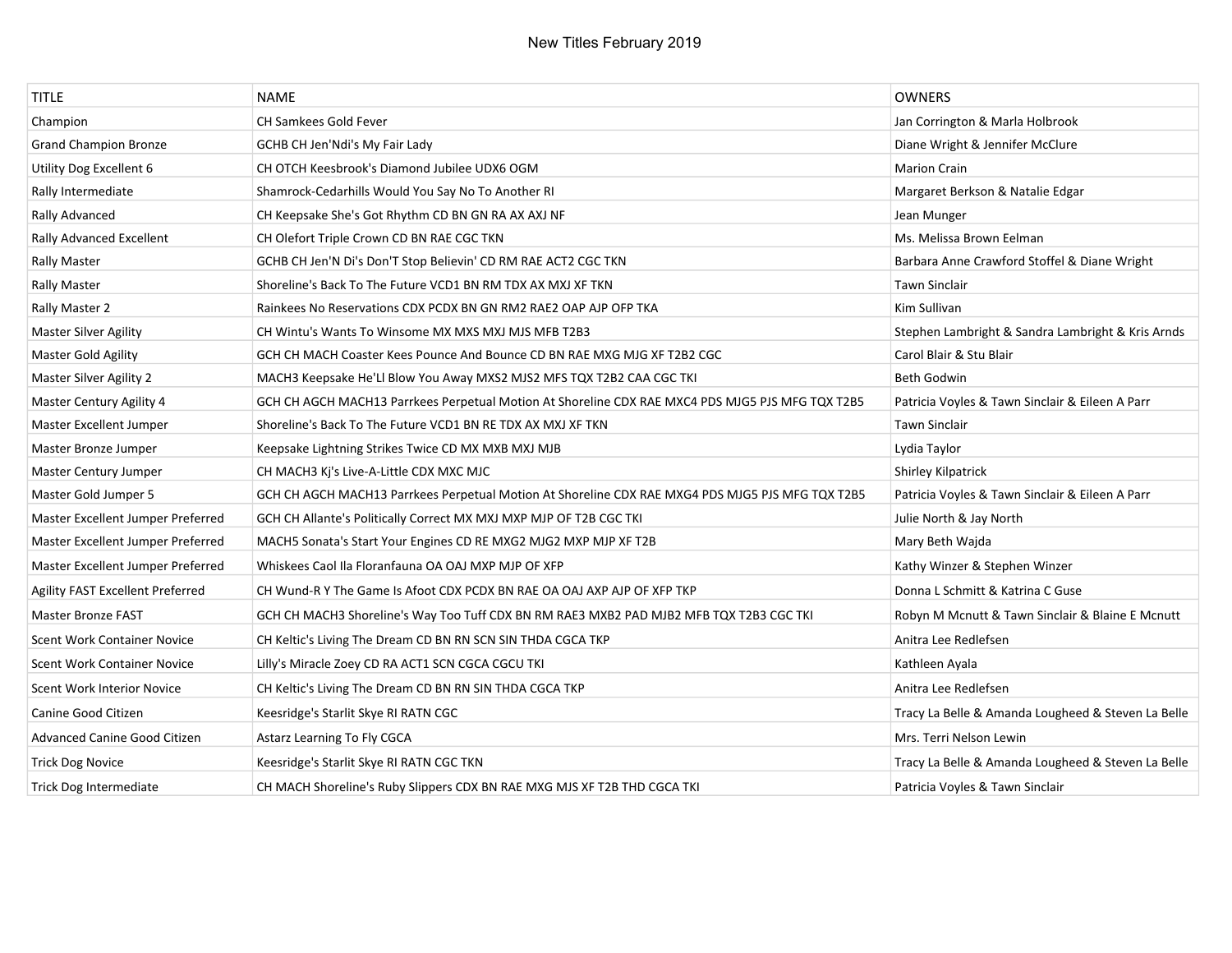| Dog Title                          | Dog Name                                                                                                | <b>Owners Name</b>                                             |
|------------------------------------|---------------------------------------------------------------------------------------------------------|----------------------------------------------------------------|
| Champion                           | CH Ashbrook Just' A Truckin'                                                                            | Teresa Craig & Linda Moss                                      |
| Champion                           | CH Cliff House's Jo-Lyn Special Edition                                                                 | Kathleen M Trieschmann & Janit L Johnson                       |
| Champion                           | CH Cliffhouse Jo-Lyn's Devil's Delite                                                                   | Kathleen M Trieschmann & Janit L Johnson                       |
| Champion                           | CH Dreamwoods Quacking Me Up                                                                            | Debra A Tousey                                                 |
| Champion                           | CH Geatland's Sparkly Celebration                                                                       | Richard G Su & Judith Nye                                      |
| Champion                           | CH Jo-Lyn's American Idol                                                                               | Janit L Johnson                                                |
| Champion                           | <b>CH Keez Aussie Konnection</b>                                                                        | Nancy Shaffer & Marc Shaffer & Trevor J Rogers & Cheri L Roges |
| Champion                           | CH Pandora The Magnificent Seven                                                                        | Mr. Alan St.Clair & Michelle Roybal                            |
| Champion                           | CH Shoreline's Back To The Future VCD1 BN RM TDX AX MXJ MXF TKN                                         | <b>Tawn Sinclair</b>                                           |
| Champion                           | CH Show Me After The Fall                                                                               | Debra Smith & Joy Crisler & Erik Smith & Pat Crisler           |
| Champion                           | CH Vito Wund-R Y Sumbarsky Pramen                                                                       | Terri Van Schyndel                                             |
| Champion                           | CH Whirlwind's Mega Monster Crush                                                                       | Roslyn Miller & Julie Jacob                                    |
| Champion                           | <b>CH Windrift's Graceland</b>                                                                          | Betsy Winans & Sam Winans                                      |
| <b>Grand Champion</b>              | GCH CH Cornerstone's Quiet My Heart                                                                     | Jean Leiker                                                    |
| <b>Grand Champion</b>              | GCH CH Jen'Ndi's Game Of Thrones                                                                        | Deanne Hood                                                    |
| <b>Grand Champion</b>              | <b>GCH CH Olefort Starfish</b>                                                                          | Angela Curtis                                                  |
| <b>Grand Champion</b>              | GCH CH Wyndjamr's More Time For Me                                                                      | Ann Elders                                                     |
| <b>Grand Champion Silver</b>       | GCHS CH Adonai's Drawn From The Water                                                                   | Melinda Hughes                                                 |
| <b>Grand Champion Silver</b>       | GCHS CH Quin Of Kh Sumbarsky Pramen                                                                     | Collene Esterly Hamm                                           |
| <b>Grand Champion Silver</b>       | GCHS CH Skyline's Path To The Highest Peak AX AXJ NF TKI                                                | Stacey Cromer Berman & Gregg Berman                            |
| <b>Grand Champion Silver</b>       | GCHS CH Windrift's Johnny Cash                                                                          | Juli Ann Jones & Stephen Everett Lockwood                      |
| <b>Utility Dog</b>                 | CH Jamynn's Livin With Too Many Coladas UD MX MXB MXJ MJB CGC                                           | Shirley Kilpatrick                                             |
| <b>Utility Dog</b>                 | GCH CH Wyndspell Spring Fling UD                                                                        | <b>Marion Crain</b>                                            |
| Graduate Open                      | Rainkees No Reservations CDX PCDX BN GN GO RM2 RAE2 OAP AJP OFP TKA                                     | Kim Sullivan                                                   |
| Rally Intermediate                 | CH Shamrock-Cedarhills Hello My Name Is Inigo Montoya RI                                                | Linda Hall & Gerald Hall & Shannon Kelly                       |
| Novice Agility                     | GCHB CH Keepsake Ez As Pi For Nightwind BN NA NAJ                                                       | Margaret Bissell & Deborah Hodges                              |
| Novice Agility                     | Keepsake Hot Pursuit NA NAJ                                                                             | Mary Beth Wajda                                                |
| Open Agility                       | GCH CH Wyndjamr's Magistrate Judge RN OA NAJ CGC                                                        | Peter Voelker & Carol Voelker                                  |
| <b>Agility Excellent</b>           | Keepsake Burning Desire CDX AX OAJ                                                                      | Margaret Bissell                                               |
| <b>Agility Excellent</b>           | Keepsake What Were You Smoking CD BN RA AX AXJ                                                          | Margaret Bissell                                               |
| <b>Agility Excellent Preferred</b> | Baxter Von Bark CD RA AXP OJP OFP SIN SEN SBN CGCA TKA                                                  | Patricia Stolte                                                |
| <b>Master Silver Agility</b>       | CH MACH Jamynn's Livin With Too Many Coladas UD MXS MJB CGC                                             | Shirley Kilpatrick                                             |
| Master Bronze Agility 2            | CH MACH3 Kj's Live-A-Little CDX MXB2 MJC                                                                | Shirley Kilpatrick                                             |
|                                    | Master Agility Excellent Preferred 2   MACH2 Duncan MXS MJS MXP2 MJP3 MJPB OF T2B                       | Jessica Houghton & Francis Kelly                               |
| Novice Agility Jumper              | GCHB CH Keepsake Ez As Pi For Nightwind BN NA NAJ                                                       | Margaret Bissell & Deborah Hodges                              |
| Novice Agility Jumper              | Keepsake Hot Pursuit NA NAJ                                                                             | Mary Beth Wajda                                                |
| <b>Excellent Agility Jumper</b>    | Keepsake Burning Desire CDX AX AXJ                                                                      | Margaret Bissell                                               |
| Master Silver Jumper 3             | CH MACH6 Wund-R Y Theres No Crying In Baseball MXG2 MJS3 MXF                                            | Emily Taggart & Harold Taggart                                 |
|                                    | Master Excellent Jumper Preferred 1 PACH3 Foxfair Counterpoint MXP10 MXPC PADP MJP11 MJPC PJDP PAX3 OFP | Sherilyn K Solanick & John R Samuel                            |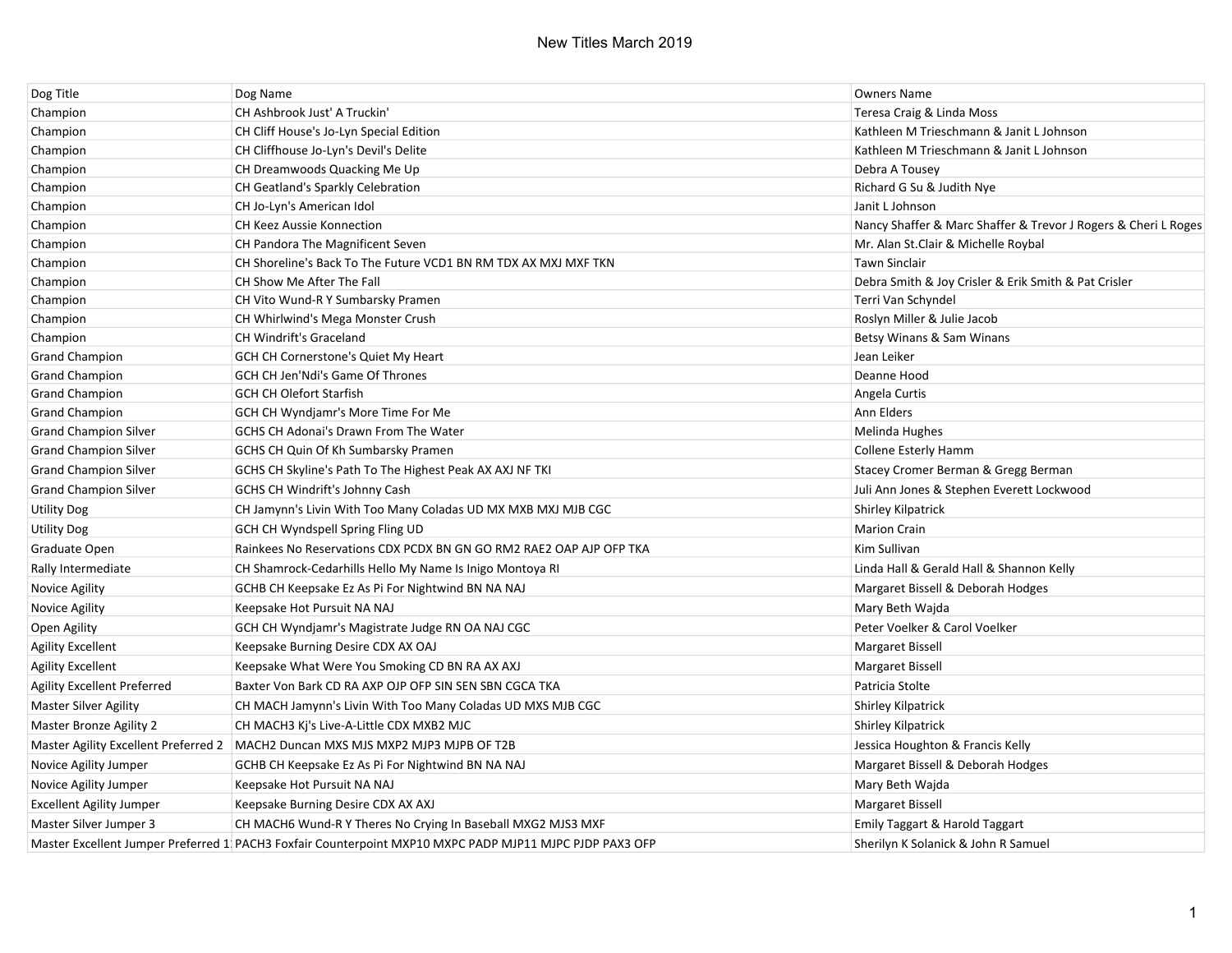| <b>Agility FAST Novice</b>           | CH Keepsake Set The World On Fire RN NF                                                          | Leslie Meyn                                     |
|--------------------------------------|--------------------------------------------------------------------------------------------------|-------------------------------------------------|
| <b>Agility FAST Novice</b>           | GCH CH Keesbrook's Kealoha Neon Moon NA NAJ NF                                                   | Laura Lenci & Brenda Brookes                    |
| Agility FAST Open                    | Ruttkay Sparking Jewel OA OAJ OF CGC                                                             | Charles Mitchell & Bridget Sharry               |
| Agility FAST Open                    | GCHS CH Skyline's Path To The Highest Peak AX AXJ OF TKI                                         | Stacey Cromer Berman & Gregg Berman             |
| Agility FAST Open Preferred          | CH MACH Ladyslipper's Top Hat And Tail CD BN RE MXG MJS NF OFP RATO CGC TKP                      | Karen Sheahan & Karen S Godfrey & G M Godfrey   |
| <b>Agility Master FAST Excellent</b> | Shoreline's Back To The Future VCD1 BN RM TDX AX MXJ MXF TKN                                     | <b>Tawn Sinclair</b>                            |
| <b>Master Century FAST</b>           | GCH CH AGCH MACH13 Parrkees Perpetual Motion At Shoreline CDX RAE MXC4 PDS MJG5 PJS MFC TQX T2B5 | Patricia Voyles & Tawn Sinclair & Eileen A Parr |
| Master Agility Champion              | CH MACH Jamynn's Livin With Too Many Coladas UD MXS MJB CGC                                      | Shirley Kilpatrick                              |
| Master Agility Champion 2            | CH MACH2 Hallelujah's Canon Amen CD RE MXG MJB2 MXF T2B6 CGC                                     | Sue Ellen Cassiday & John Cassiday              |
| Scent Work Interior Advanced         | Rockabye's Hot Flame SWA                                                                         | Diana Pesek                                     |
| Scent Work Advanced                  | Rockabye's Hot Flame SWA                                                                         | Diana Pesek                                     |
| Scent Work Container Excellent       | Skyline's If You Please SWN SCE SIA                                                              | Carolyn Schaldecker & Vernon Schaldecker        |
| Canine Good Citizen                  | CH Ashbrook's Just A Princess CGC                                                                | Margaret E. McLaughlin                          |
| Canine Good Citizen                  | Bjorn (Bear) Ragnar CGC                                                                          | Mr. Walter Heppard Jr.                          |
| Canine Good Citizen                  | GCH CH Ikon's To The Moon And Back CGC                                                           | JACQUELINE J CICALE                             |
| Canine Good Citizen                  | Keepsake Beschermengel Van Olen CGC TKN                                                          | Pam McClung                                     |
| Canine Good Citizen                  | Me Skipper Of Rafun's Royal Fleet CGC                                                            | Larry Rafun & Phyllis Rafun                     |
| Canine Good Citizen                  | Mount Archer Cinders CGC                                                                         | Marilyn Warren                                  |
| Canine Good Citizen                  | GCH CH Skyline's Affinity For Adventure CD RA CGC                                                | Kelli Denton & BECKY DENTON                     |
| <b>Trick Dog Novice</b>              | Astarz Learning To Fly CGCA TKN                                                                  | Mrs. Terri Nelson Lewin                         |
| <b>Trick Dog Novice</b>              | Novel's New Tricks CDX RE AX MXJ MJP OF XFP T2B THD TKN                                          | Linda Hall & Gerald Hall                        |
| Trick Dog Intermediate               | Cornelia The Faithful TKI                                                                        | Mrs. Karen Eck                                  |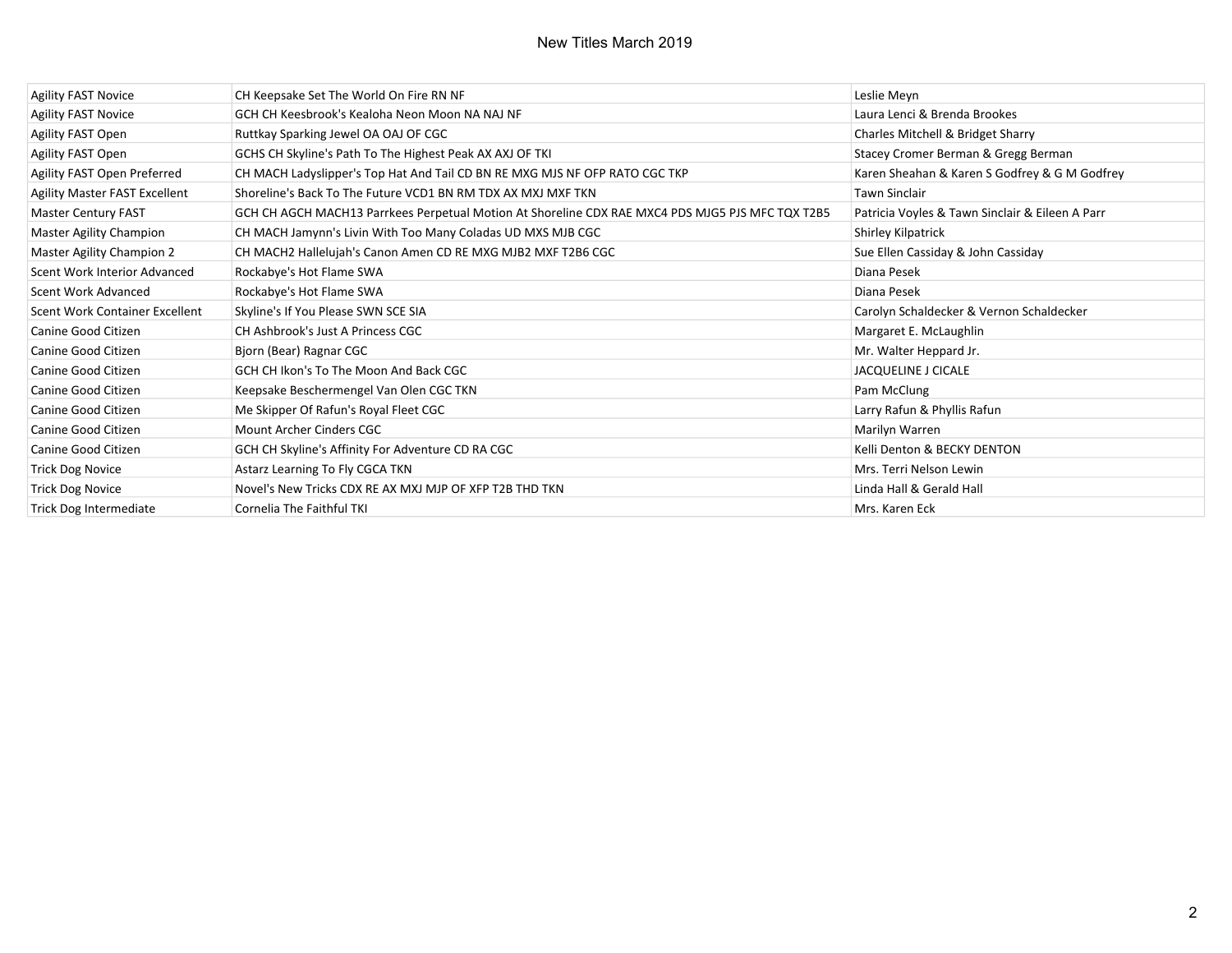| Dog Title                            | Dog Name                                                                                | <b>Owners Name</b>                                                              |
|--------------------------------------|-----------------------------------------------------------------------------------------|---------------------------------------------------------------------------------|
| Champion                             | CH Barkee's Nothing But Trouble                                                         | Delaena Bundsen                                                                 |
| Champion                             | CH Cliffhouse Jo-Lyn's The Good Witch                                                   | Ms. Kathleen Marie Trieschmann & Kristen Jackson Dowd & Ms. Janit Sloan Johnson |
| Champion                             | CH Evolution's Space Oddity                                                             | Kellie Siekierski                                                               |
| Champion                             | CH Geatland's Northern Lights                                                           | Megan Margraff & Judith Nye & Richard G Su & Michael Tscherwinski               |
| Champion                             | CH Keepsake American Pi                                                                 | <b>Margaret Bissell</b>                                                         |
| Champion                             | CH Keesbrook's Fyreball                                                                 | Gayle Beckhart & Robert Beckhart                                                |
| Champion                             | CH Legend's Purple Majestic High                                                        | Deanna Cox                                                                      |
| Champion                             | CH Markwright Champagne Problems @ Evolution                                            | Kellie Siekierski                                                               |
| Champion                             | <b>CH Olefort Bubblicious</b>                                                           | Angela Curtis                                                                   |
| Champion                             | CH Skyline Summerwind's Eminent Domain                                                  | Karen Yuen & Jean Gauchat-Hargis & Geoffrey Yuen & Joshua Gauchat Hargis        |
| Champion                             | CH Windrift's Out Of This World                                                         | Brynne Johnson & Joanne Reed                                                    |
| Champion                             | CH Windrift's Unit Of Treasure                                                          | Deanna Cox & Elisabeth Stonington                                               |
| Champion                             | CH Windrift's When I Dream                                                              | Joanne Reed & Ashley Reed                                                       |
| Champion                             | CH Winsome's Just My Imagination                                                        | Nob & Irene Hadeishi & Christa Sheek & Kristine Arnds                           |
| <b>Grand Champion</b>                | GCH CH Cedarhills-Shamrock Jessie's Fist Full Of Dollars                                | Tim Hall & Karen Hall                                                           |
| <b>Grand Champion</b>                | GCH CH Krafty's Livin To Twist OA OAJ BCAT                                              | Ruth Thompson                                                                   |
| <b>Grand Champion</b>                | <b>GCH CH Parrkees Looking Forward</b>                                                  | Mrs. EILEEN A PARR                                                              |
| <b>Grand Champion</b>                | GCH CH Sherwood's Sophisticate                                                          | Phyllis Noonan & Mark Hamm & Collene Hamm                                       |
| <b>Grand Champion</b>                | GCH CH Windrift's Dream Girl                                                            | Kathryn Dodge & Joanne Reed                                                     |
| <b>Grand Champion</b>                | <b>GCH CH Windrift's Sparkling Star</b>                                                 | Joanne Reed                                                                     |
| <b>Grand Champion Bronze</b>         | GCHB CH Roc N Ro's Rocket Man                                                           | Roseanne P Welsand                                                              |
| <b>Grand Champion Bronze</b>         | GCHB CH Skyline Summerwind One Giant Leap                                               | Jean Gauchat Hargis & Joshua Gauchat Hargis & Donna Smith                       |
| <b>Grand Champion Bronze</b>         | GCHB CH Trumpet's Teardrops On My Guitar                                                | Beth Blankenship                                                                |
| <b>Companion Dog</b>                 | GCH CH Discover Cryoseismic Boom CD BN RA CGC                                           | Leslie A Meyn                                                                   |
| <b>Companion Dog</b>                 | Traleigh Toulumne Meadows CD PCD BN GN RI TKP                                           | Lila Dann                                                                       |
| <b>Rally Novice</b>                  | MACH3 Krafty's Secret Peppermint Twist RN MXC MJB2 NF                                   | <b>Ruth Thompson</b>                                                            |
| Rally Novice                         | CH MACH4 PACH Skyline's Isabella The Ball RN MXB2 MJS2 MXP4 MXPB MJP6 MJPS PAX NF       | Ruth Thompson                                                                   |
| <b>Rally Excellent</b>               | CH Keepsake Spring Fever CD BN RE NA NAJ ACT2 CGC TKN                                   | Daisy Kramer                                                                    |
| <b>Rally Master</b>                  | CH Wund-R Y The Game Is Afoot CDX PCDX BN RM RAE OA OAJ AXP AJP OF XFP TKP              | Donna L Schmitt & Katrina C Guse                                                |
| Novice Agility                       | CH Shamrock-Cedarhills Hello My Name Is Inigo Montoya RI NA                             | Linda Hall & Gerald Hall & Shannon Kelly                                        |
| Open Agility                         | GCHB CH Keepsake Ez As Pi For Nightwind BN OA OAJ                                       | Margaret Bissell & Deborah Hodges                                               |
| <b>Agility Excellent</b>             | Ruttkay Freya CD RM AX AXJ                                                              | Ann Fowler                                                                      |
| <b>Master Bronze Agility</b>         | Hallelujah Amen Katie CD RE MX MXB MXJ MJB XF T2B CGC                                   | Sue Ellen Cassiday & John Cassiday                                              |
| <b>Master Gold Agility</b>           | CH MACH Keepsake Firestarter VCD2 UD OM1 VER RAE MXG MJB2 XF T2B                        | Jean Munger                                                                     |
| <b>Master Silver Agility 2</b>       | GCH CH MACH3 Shoreline's Way Too Tuff CDX BN RM RAE3 MXS2 PAD MJB2 MFB TQX T2B3 CGC TKI | Robyn M Mcnutt & Tawn Sinclair & Blaine E Mcnutt                                |
| Premier Agility Dog                  | CH MACH2 Windrifs Right On The Money MXS PAD MJG XF T2B CGC TKN                         | Joanne Reed & Karen O'Neil                                                      |
| Master Agility Excellent Preferred 9 | CH MACH3 PACH3 Kj's Speed Date BN RA MXC MJC MXP9 MXPG MJP8 MJPG PAX3 OF T2B RATO       | Laura Inman                                                                     |
| Open Agility Jumper                  | GCHB CH Keepsake Ez As Pi For Nightwind BN OA OAJ                                       | Margaret Bissell & Deborah Hodges                                               |
| Open Agility Jumper                  | GCH CH Wyndjamr's Magistrate Judge RN OA OAJ CGC                                        | Peter Voelker & Carol Voelker                                                   |
| Excellent Agility Jumper             | CH Shoreline's O'Henry OA AXJ OF TKN                                                    | Tom & Amy Ballen                                                                |
| Master Excellent Jumper              | CH Keepsake She's Got Rhythm CD BN GN RA AX MXJ NF                                      | Jean Munger                                                                     |
| Master Excellent Jumper              | GCH CH Shoreline's Wild Things Run Fast CD BN RA AX MXJ OF CGC TKI                      | Robyn McNutt & Tawn Sinclair & Blaine McNutt                                    |
| Master Excellent Jumper Preferred 4  | MACH2 Duncan MXS MJS MXP2 MJP4 MJPB OF T2B                                              | Jessica Houghton & Francis Kelly                                                |
| Master Excellent Jumper Preferred 7  | PACH Sweetkees Mia Esmerelda Ruttkay NA MXP4 MXPB MJP7 MJPS PAX NF                      | Dawn Rager & Donald Warren                                                      |
| Master Excellent Jumper Preferred 9  | CH MACH3 PACH3 Ki's Speed Date BN RA MXC MJC MXP9 MXPG MJP9 MJPG PAX3 OF T2B RATO       | Laura Inman                                                                     |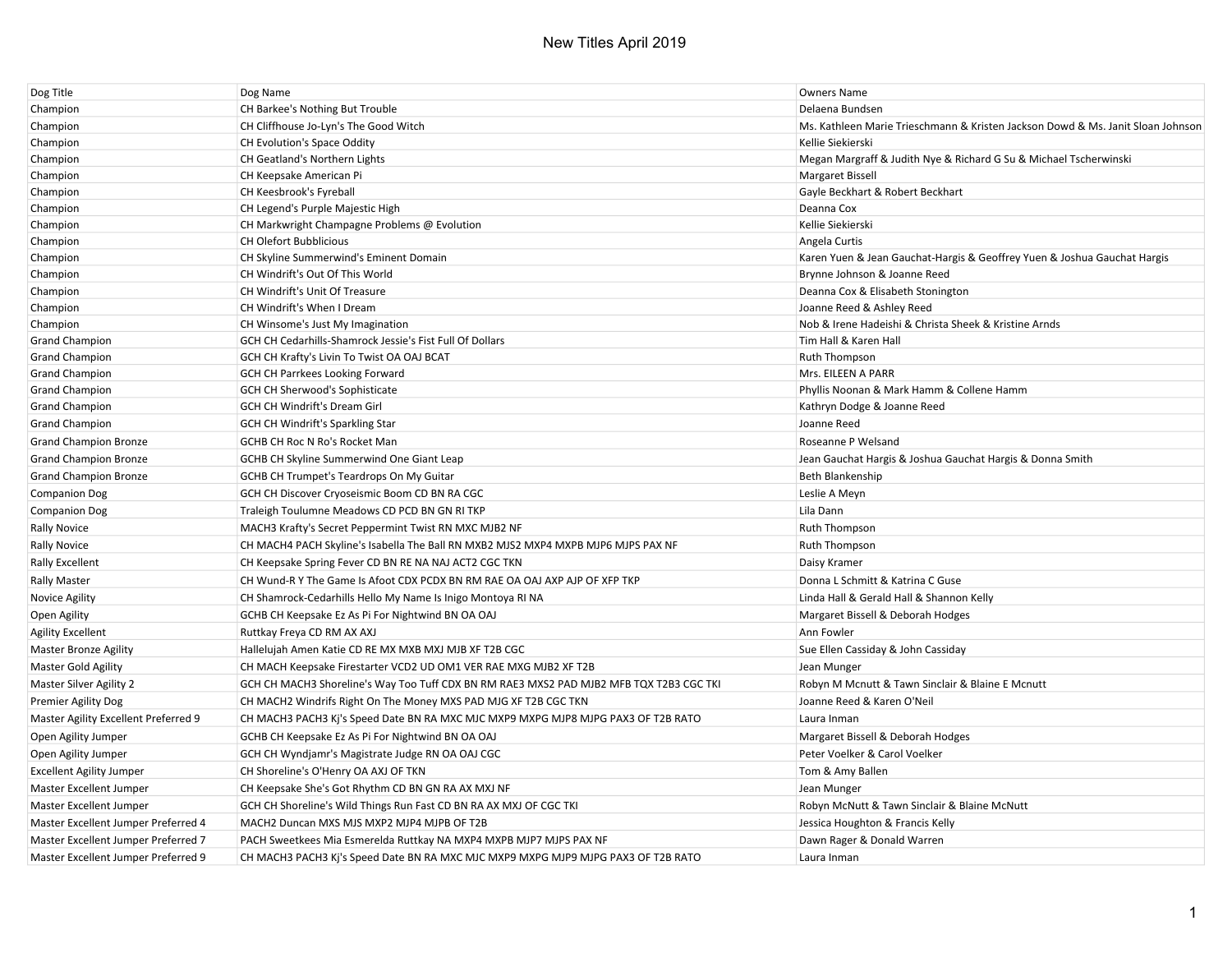| <b>Agility FAST Novice</b>         | CH MACH Jamynn's Livin With Too Many Coladas UD MXS MJB NF CGC                                                     | <b>Shirley Kilpatrick</b>                             |
|------------------------------------|--------------------------------------------------------------------------------------------------------------------|-------------------------------------------------------|
| <b>Agility FAST Novice</b>         | Keepsake What Were You Smoking CD BN RA AX AXJ NF                                                                  | <b>Margaret Bissell</b>                               |
| <b>Agility FAST Novice</b>         | GCH CH Wyndjamr's Magistrate Judge RN OA OAJ NF CGC                                                                | Peter Voelker & Carol Voelker                         |
| <b>Agility FAST Open</b>           | CH Shoreline's O'Henry OA AXJ OF TKN                                                                               | Tom & Amy Ballen                                      |
| <b>Master Agility Champion</b>     | GCH CH MACH Kj's Play Date CDX BN RE MXB MJB MXF CGCA                                                              | Lois and David Waddell                                |
| Master Agility Champion 4          | MACH4 Keepsake He'Ll Blow You Away MXS2 MJS2 MFS TQX T2B2 CAA CGC TKI                                              | <b>Beth Godwin</b>                                    |
| Master Agility Champion 14         | GCH CH AGCH MACH14 Parrkees Perpetual Motion At Shoreline CDX RAE MXC4 PDS MJG5 PJS MFC TQX T2B5                   | Patricia Voyles & Tawn Sinclair & Eileen A Parr       |
| Preferred Agility Excellent 2      | PACH Afkee's Berberella MX MXB MXJ MJB MXP12 MXPB2 MJP9 MJPG PAX2 MXF MFPB2 TQXP T2B T2BP3 CGC TKN Lexie E Billman |                                                       |
| <b>BCAT</b>                        | <b>GCH CH Dreamwoods Twin Trees BCAT</b>                                                                           | Debra A Tousey & Karen Evasuik                        |
| <b>BCAT</b>                        | MACH8 ResQ's Ruger 514 MXB3 MJG3 MFS TQX T2B5 BCAT CGC TKI                                                         | Mrs. Shelley Durbak & Mr. Joseph Durbak               |
| <b>BCAT</b>                        | CH Wund-R Y K-Central Time In A Bottle RN BCAT CGC TKI                                                             | Stacie Beasley & Terri Van Schyndel & Jeffrey Beasley |
|                                    | Scent Work Handler Discrimination Novice Shoreline's Silver Streak RI NA NAJ SWA SHDN RATS CGC TKA                 | Erin Kelly                                            |
| <b>Scent Work Container Novice</b> | Kj's Daydreamer CD RN SCN SIN SBN CGC TKA                                                                          | <b>Theresa Bricker</b>                                |
| <b>Scent Work Container Novice</b> | Shoreline's Taming The Tiger SWN RATN CGC TKA                                                                      | Erin Kelly                                            |
| Scent Work Interior Novice         | Kj's Daydreamer CD RN SCN SIN SBN CGC TKA                                                                          | Theresa Bricker                                       |
| Scent Work Interior Novice         | Shoreline's Taming The Tiger SIN SEN RATN CGC TKA                                                                  | Erin Kelly                                            |
| <b>Scent Work Exterior Novice</b>  | Dawson Rose SWN CGC TKN                                                                                            | Karen Rueschhoff                                      |
| <b>Scent Work Exterior Novice</b>  | Shoreline's Taming The Tiger SIN SEN RATN CGC TKA                                                                  | Erin Kelly                                            |
| <b>Scent Work Buried Novice</b>    | Dawson Rose SWN CGC TKN                                                                                            | Karen Rueschhoff                                      |
| <b>Scent Work Buried Novice</b>    | Kj's Daydreamer CD RN SBN CGC TKA                                                                                  | Theresa Bricker                                       |
| <b>Scent Work Buried Novice</b>    | Shoreline's Taming The Tiger SWN RATN CGC TKA                                                                      | Erin Kelly                                            |
| <b>Scent Work Novice</b>           | Dawson Rose SWN CGC TKN                                                                                            | Karen Rueschhoff                                      |
| <b>Scent Work Novice</b>           | Shoreline's Taming The Tiger SWN RATN CGC TKA                                                                      | Erin Kelly                                            |
| Scent Work Interior Advanced       | Shoreline's Silver Streak RI NA NAJ SWA RATS CGC TKA                                                               | Erin Kelly                                            |
| Scent Work Advanced                | Shoreline's Silver Streak RJ NA NAJ SWA RATS CGC TKA                                                               | Erin Kelly                                            |
| Canine Good Citizen                | Absolute N' Wund Ry's Power Play CGC                                                                               | <b>HOLLY MCCABE &amp; Pam Catalano</b>                |
| Canine Good Citizen                | CH Kj's Mr. Purrsonality CGC                                                                                       | Matthew Dean & Tammy Dean                             |
| Therapy Dog Advanced               | Suncoast's Kosmic Kira Narisse THDA CGC TKP                                                                        | Mary Lynch                                            |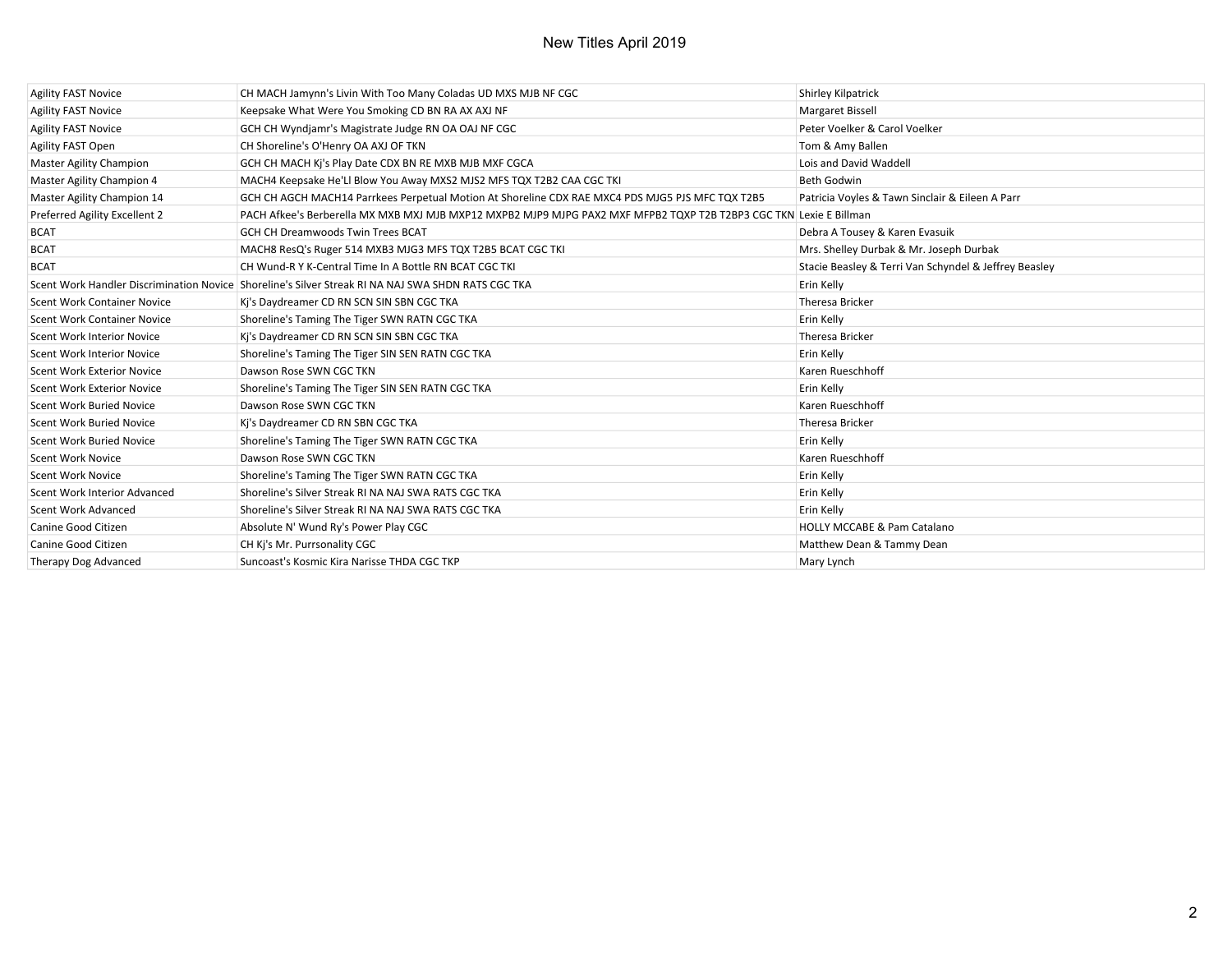| Dog Title                            | Dog Name                                                                                                                | <b>Owners Name</b>                                      |  |
|--------------------------------------|-------------------------------------------------------------------------------------------------------------------------|---------------------------------------------------------|--|
| Champion                             | CH Adonai's Walk As Lions                                                                                               | <b>MeLinda Hughes</b>                                   |  |
| Champion                             | CH Cedarhills-Shamrock Foreign Exchange At Keez                                                                         | Cheri Rogers & Trevor Rogers                            |  |
| Champion                             | CH Cedarhills-Shamrock Fruit Loop In A Cheerios World                                                                   | Teresa Sue Cook & Shannon L Kelly & Brian Cook          |  |
| Champion                             | CH Hunkeedori Wooden Shoe Liketno At Ebbtide                                                                            | Jan Elbling & Jim Elbling & Katrina Santas              |  |
| Champion                             | CH Jen'Ndi's Echo In Time                                                                                               | Diane Wright & Jennifer McClure                         |  |
| Champion                             | <b>CH Stardust's Rebel Princess</b>                                                                                     | Mrs. Sonya Lynn Anton & Mrs. Jennifer McClure           |  |
| Champion                             | CH Wild Heart's Howlin' The Blues                                                                                       | Fred Hirsch & Judy Hirsch & Harper Bogle & Lennox Bogle |  |
| <b>Grand Champion</b>                | GCH CH Dreamwoods Quacking Me Up                                                                                        | Debra A Tousey                                          |  |
| <b>Grand Champion</b>                | GCH CH Evolution's Cracked Rear View                                                                                    | Kellie Siekierski                                       |  |
| <b>Grand Champion</b>                | GCH CH Jen'Ndi Set Fire To The Reign                                                                                    | Susan Malmstrom & Jennifer McClure                      |  |
| <b>Grand Champion</b>                | GCH CH Keepsake Giving Me Excitations TKN                                                                               | <b>Margaret Bissell</b>                                 |  |
| <b>Grand Champion</b>                | <b>GCH CH Pandora Thor</b>                                                                                              | Michelle Roybal                                         |  |
| <b>Grand Champion</b>                | GCH CH Summerwinds Burn Baby Burn                                                                                       | Patty Helmig                                            |  |
| <b>Grand Champion</b>                | GCH CH Winsome's Second Sight RATO                                                                                      | Maralou Burnham & Kristine M Arnds                      |  |
| Grand Champion Bronze                | <b>GCHB CH Allante's Ladies Love Country Boys</b>                                                                       | Jeri Kissling & Bobby Kissling                          |  |
| Grand Champion Bronze                | GCHB CH Evolution's Know When To Hold 'Em                                                                               | Kellie Siekierski                                       |  |
| <b>Grand Champion Bronze</b>         | GCHB CH Jen'Ndi Steal'N The Show                                                                                        | Laura Kokaska & Sarah Sherwin & J Mcclure               |  |
| <b>Grand Champion Silver</b>         | <b>GCHS CH Wyndjamr's Suffragette</b>                                                                                   | Rebecca lutzi D.V.M. & Robin Skinner                    |  |
| <b>Companion Dog</b>                 | Geatland's Dutch Treat V Sherwood CD BN RN                                                                              | Phyllis Noonan & Judith Nye & Richard G Su              |  |
| <b>Companion Dog</b>                 | GCHB CH Keepsake Ez As Pi For Nightwind CD BN AX AXJ NF                                                                 | Margaret Bissell & Deborah Hodges                       |  |
| Utility Dog Excellent 7              | CH OTCH Keesbrook's Diamond Jubilee UDX7 OGM                                                                            | <b>Marion Crain</b>                                     |  |
| Obedience Master 1                   | GCH CH Wyndspell Spring Fling UD OM1                                                                                    | <b>Marion Crain</b>                                     |  |
| Graduate Open                        | Trumpet's Guess Who UD PCDX BN GO                                                                                       | Bonnie Davis & Beth Blankenship                         |  |
| <b>Rally Novice</b>                  | Wyndspell Summer Breeze RN ACT2 CGCA TKI                                                                                | Lois Albright                                           |  |
| Rally Advanced                       | CH MACH9 Harem's Head Over Heels RA MXB3 MJG3 NF T2B                                                                    | Emily Taggart & Harold Taggart                          |  |
| Rally Advanced                       | Shoreline's Remember When RA                                                                                            | Linden Johnson                                          |  |
| <b>Rally Excellent</b>               | Keesridge's Starlit Skye RE RATN CGC TKN                                                                                | Tracy La Belle & Amanda Lougheed & Steven La Belle      |  |
| Rally Advanced Excellent 2           | CH Wund-R Y The Game Is Afoot CDX PCDX BN RM RAE2 OA OAJ AXP AJP OF XFP TKP                                             | Donna L Schmitt & Katrina C Guse                        |  |
| Rally Master 2                       | CH Kj's Dreamcatcher CD RM2 RAE OA OAJ OF CGC                                                                           | Barbara Eng & Kristen Dowd                              |  |
| Farm Dog Certified                   | Ares War God Of Windy Pines BN RA FDC CGCA CGCU TKN                                                                     | Kelly Rollyson                                          |  |
| <b>Master Agility Excellent</b>      | CH Shoreline's Back To The Future VCD1 BN RM TDX MX MXJ MXF TKN                                                         | <b>Tawn Sinclair</b>                                    |  |
| <b>Master Bronze Agility</b>         | Keepsake Playing With Matches MX MXB MXJ MJB CAX                                                                        | Mary Kay Keenan                                         |  |
| <b>Master Bronze Agility</b>         | CH Windrift's Sky Full Of Stars MX MXB MXJ OF CGC TKN                                                                   | Karen O'Neil & Claire O'Neil                            |  |
| Master Gold Agility                  | CH MACH Shoreline's Cup O Sunshine MXG MJS XF T2B TKA                                                                   | Ms. Jocelyn Tipple & Mrs. Tawn Sinclair                 |  |
| Master Bronze Agility 5              | GCH CH AGCH MACH14 Parrkees Perpetual Motion At Shoreline CDX RM RAE MXB5 PDS MJC5 PJS MFC TQX T2B5                     | Patricia Voyles & Tawn Sinclair & Eileen A Parr         |  |
| Master Agility Excellent Preferred 5 | PACH Sweetkees Kacy Ruttkay RN NA NAJ MXP5 MXPS MJP7 MJPS PAX OF                                                        | Don Warren & Dawn Rager                                 |  |
| Master Silver Agility Preferred      | PACH Sweetkees Kacy Ruttkay RN NA NAJ MXP5 MXPS MJP7 MJPS PAX OF                                                        | Don Warren & Dawn Rager                                 |  |
| Master Excellent Jumper              | Keepsake What Were You Smoking CDX BN RA AX MXJ NF                                                                      | <b>Margaret Bissell</b>                                 |  |
| Master Excellent Jumper              | GCH CH Winsome's Taking Flight AX MXJ NJP XF                                                                            | Ms. Kristine M Arnds                                    |  |
| Master Excellent Jumper Preferred    | CH MACH Ladyslipper's Top Hat And Tail CD BN RE MXG MJS MJP NF OFP RATO CGC TKP                                         | Karen Sheahan & Karen S Godfrey & G M Godfrey           |  |
| Master Excellent Jumper Preferred 2  | MACH5 Sonata's Start Your Engines CD RE MXG2 MJG2 MXP2 MJP2 XF T2B                                                      | Mary Beth Wajda                                         |  |
| Master Excellent Jumper Preferred 7  | PACH Sweetkees Kacy Ruttkay RN NA NAJ MXP4 MXPB MJP7 MJPS PAX OF                                                        | Don Warren & Dawn Rager                                 |  |
| Master Excellent Jumper Preferred 10 | PACH2 Afkee's Berberella MX MXB MXJ MJB MXP13 MXPB2 MJP10 MJPC PAX2 MXF MFPB2 TQXP T2B T2BP3 CGC TKN                    | Lexie E Billman                                         |  |
|                                      | Master Excellent Jumper Preferred 10 CH MACH3 PACH3 Kj's Speed Date BN RA MXC MJC MXP9 MXPG MJP10 MJPC PAX3 OF T2B RATO | Laura Inman                                             |  |
| Master Gold Jumper Preferred         | PACH Sweetkees Mia Esmerelda Ruttkay NA MXP4 MXPB MJP7 MJPG PAX NF                                                      | Dawn Rager & Donald Warren                              |  |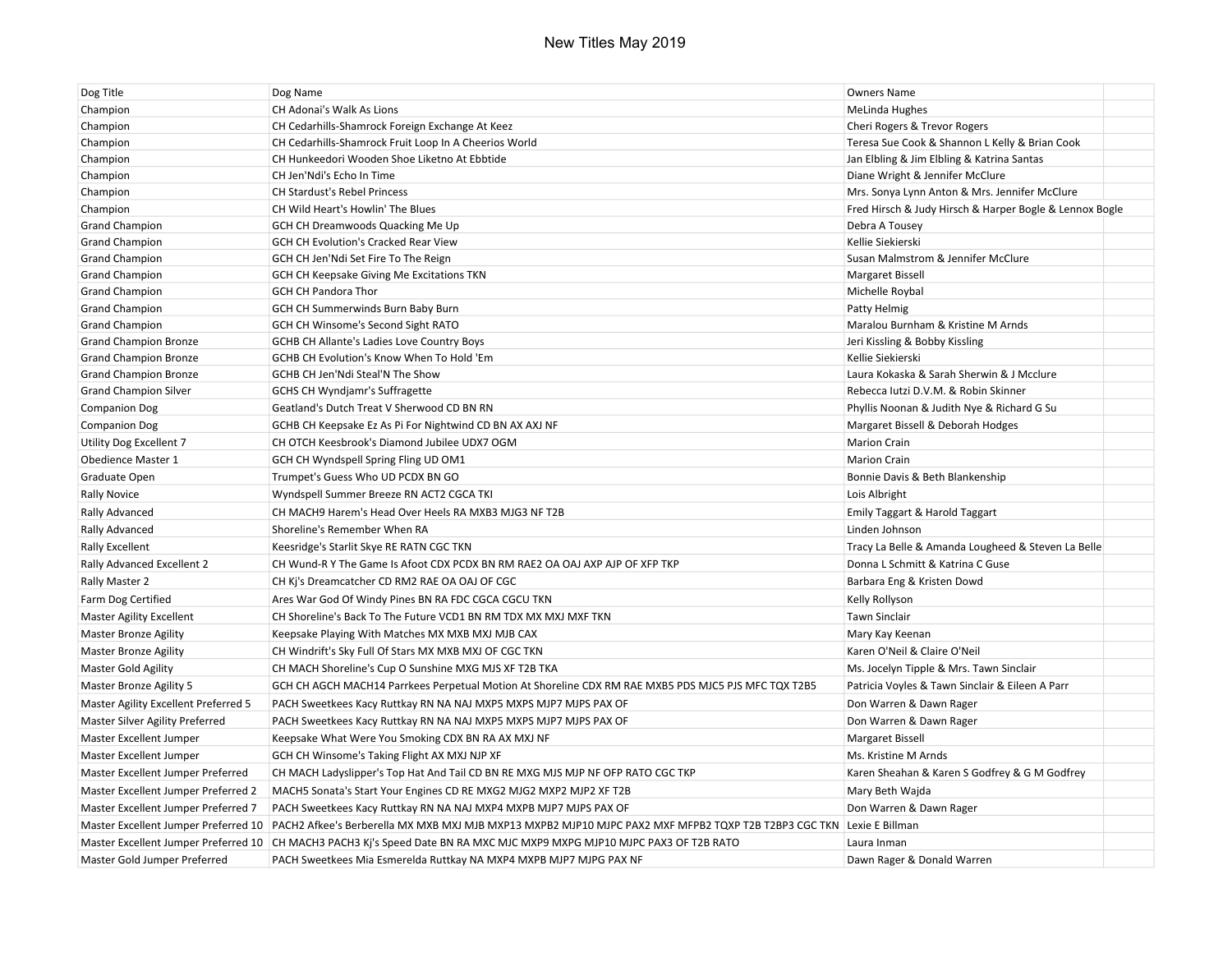| Master Century Jumper Preferred     | PACH2 Afkee's Berberella MX MXB MXJ MJB MXP13 MXPB2 MJP10 MJPC PAX2 MXF MFPB2 TQXP T2B T2BP3 CGC TKN Lexie E Billman |                                                   |  |
|-------------------------------------|----------------------------------------------------------------------------------------------------------------------|---------------------------------------------------|--|
| Master Century Jumper Preferred     | CH MACH3 PACH3 Kj's Speed Date BN RA MXC MJC MXP9 MXPG MJP10 MJPC PAX3 OF T2B RATO                                   | Laura Inman                                       |  |
| <b>Agility FAST Novice</b>          | GCH CH Discover Cryoseismic Boom CD BN RA NF CGC                                                                     | Leslie A Meyn                                     |  |
| Agility FAST Open                   | CH Keepsake She's Got Rhythm CD BN GN RA AX MXJ OF                                                                   | Jean Munger                                       |  |
| Agility FAST Open Preferred         | CH Shoreline's Bear Enuf NAJ OAP OJP OFP CGC TKN                                                                     | <b>Edward Tyler</b>                               |  |
| Master Agility Champion 2           | CH MACH2 Keepsake Firestarter VCD2 UD OM1 VER RAE MXG MJB2 XF T2B                                                    | Jean Munger                                       |  |
| Time 2 Beat                         | GCHS CH Skyline's Path To The Highest Peak AX AXJ OF T2B TKI                                                         | Stacey Cromer Berman & Gregg Berman               |  |
| Time 2 Beat 4                       | CH Wintu's Wants To Winsome MX MXS MXJ MJS MFB T2B4                                                                  | Stephen Lambright & Sandra Lambright & Kris Arnds |  |
| Time 2 Beat Preferred               | GCH CH Allante's Politically Correct MX MXJ MXP MJP OF T2B T2BP CGC TKI                                              | Julie North & Jay North                           |  |
| <b>BCAT</b>                         | GCH CH Kj's Dreamsicle RN BCAT RATO CGC                                                                              | Angela Malanick & DAVID MALANICK                  |  |
| <b>BCAT</b>                         | CH Winstell's First And Foremost BCAT                                                                                | Angela Malanick & DAVID MALANICK                  |  |
| <b>DCAT</b>                         | CH Vinny Of Clingmey Sumbarsky Pramen DCAT                                                                           | Cynthia A Clingerman                              |  |
| <b>Scent Work Exterior Advanced</b> | Skyline's If You Please SWA SCE SIE                                                                                  | Carolyn Schaldecker & Vernon Schaldecker          |  |
| Scent Work Buried Advanced          | Skyline's If You Please SWA SCE SIE                                                                                  | Carolyn Schaldecker & Vernon Schaldecker          |  |
| <b>Scent Work Advanced</b>          | Skyline's If You Please SWA SCE SIE                                                                                  | Carolyn Schaldecker & Vernon Schaldecker          |  |
| Scent Work Container Excellent      | Rockabye's Hot Flame SWA SCE SEE                                                                                     | Diana Pesek                                       |  |
| Scent Work Interior Excellent       | Skyline's If You Please SWA SCE SIE                                                                                  | Carolyn Schaldecker & Vernon Schaldecker          |  |
| Scent Work Exterior Excellent       | Rockabye's Hot Flame SWA SCE SEE                                                                                     | Diana Pesek                                       |  |
| Canine Good Citizen                 | Coaster Kees One In A Million CGC                                                                                    | Cathy A. Patterson & Ms. Patricia Louise Voyles   |  |
| Canine Good Citizen                 | Keerocka's No Strings Attached CGC                                                                                   | Erik Smith & Julie Miller & Debra Smith           |  |
| Canine Good Citizen                 | Ladyslipper's Star Of Might CGC                                                                                      | Karen Sheahan & Karen S Godfrey & G M Godfrey     |  |
| Canine Good Citizen                 | Skyline's Purrsonal Companion NA NAJ CGC                                                                             | <b>Edith Thiel</b>                                |  |
| <b>Trick Dog Novice</b>             | Ladyslipper's Star Of Might CGC TKN                                                                                  | Karen Sheahan & Karen S Godfrey & G M Godfrey     |  |
| <b>Trick Dog Novice</b>             | CH Shamrock-Cedarhills Hello My Name Is Inigo Montoya BN RI NA CGC TKN                                               | Linda Hall & Gerald Hall & Shannon Kelly          |  |
| <b>Trick Dog Novice</b>             | CH Shoreline's Bear Enuf NAJ OAP OJP NFP CGC TKN                                                                     | <b>Edward Tyler</b>                               |  |
| Trick Dog Intermediate              | Ladyslipper's Star Of Might CGC TKI                                                                                  | Karen Sheahan & Karen S Godfrey & G M Godfrey     |  |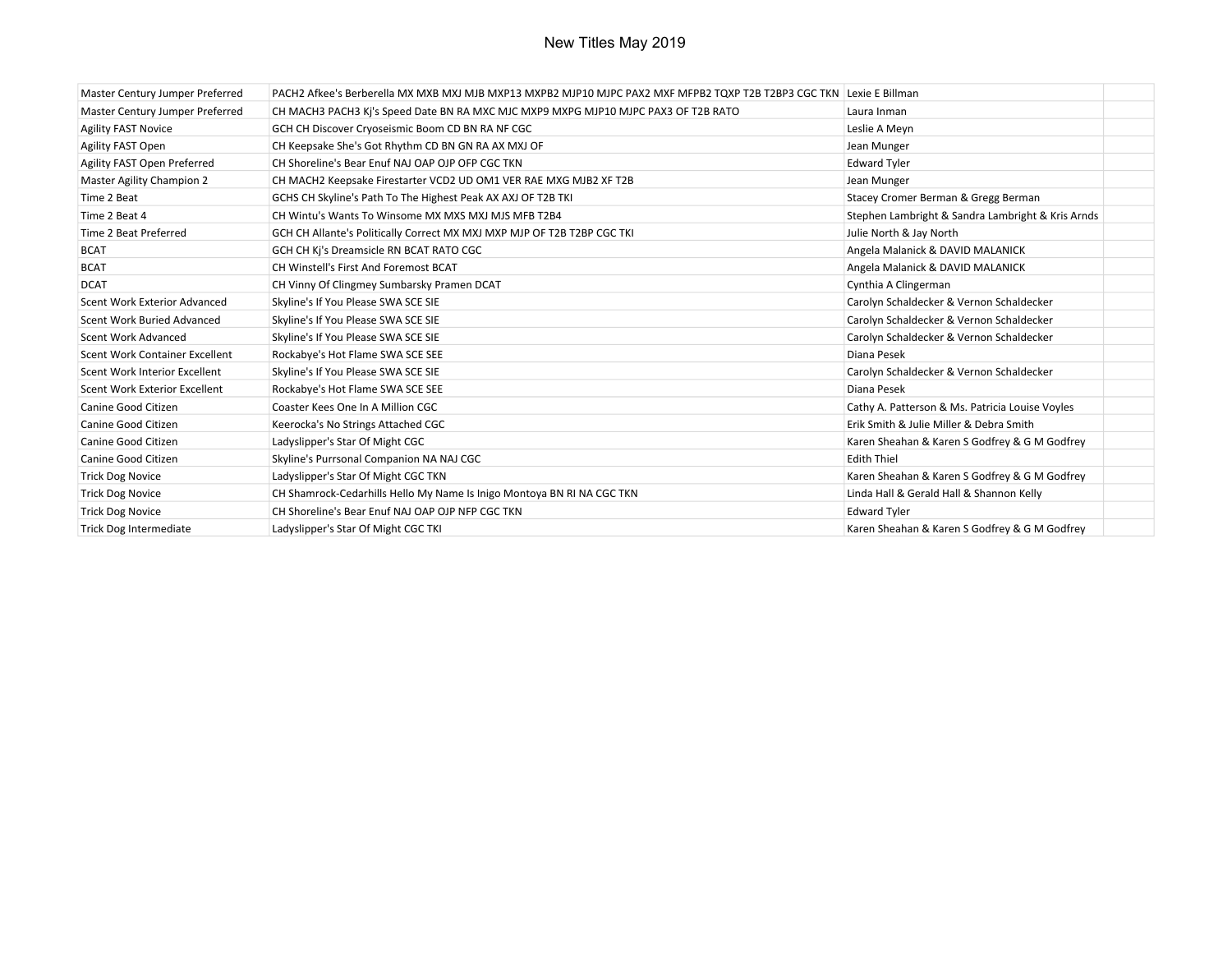| Dog Title                             | Dog Name                                                                                            | <b>Owners Name</b>                                                        |  |
|---------------------------------------|-----------------------------------------------------------------------------------------------------|---------------------------------------------------------------------------|--|
| Champion                              | CH Allante's Come Get High With Us TKN                                                              | Julie North & Jeri Kissling                                               |  |
| Champion                              | CH Jen'Ndi Somewhere In Time                                                                        | Diane Wright & Jennifer McClure                                           |  |
| Champion                              | CH Ketch's Eye Of The Storm                                                                         | Rebecca lutzi D.V.M.                                                      |  |
| Champion                              | CH Legend's Burning Down The House                                                                  | Deanna Cox                                                                |  |
| Champion                              | CH Olefort Swashbuckler                                                                             | <b>Sally Yee</b>                                                          |  |
| Champion                              | CH Pandora Seven Horses In The Sky                                                                  | Michelle Roybal                                                           |  |
| Champion                              | CH Trumpet's I Write The Songs                                                                      | Ken and Valerie Zagacki                                                   |  |
| Champion                              | CH Trumpet's She's Got The Look                                                                     | Beth Blankenship                                                          |  |
| Champion                              | CH Windrift's Smokin' Hot Rocket                                                                    | Scott Coleman & Stephanie Coleman                                         |  |
| <b>Grand Champion</b>                 | GCH CH Astarz Enchanted Dream Quest                                                                 | Kathryn Dodge & Donna Stekli                                              |  |
| <b>Grand Champion</b>                 | GCH CH Jen'Ndi's Show And Tell                                                                      | Jennifer McClure & Diane Wright                                           |  |
| <b>Grand Champion</b>                 | GCH CH Koala T's Defiant Diva BN CGCA                                                               | Nikki Littleton & Robin Hite                                              |  |
| <b>Grand Champion</b>                 | GCH CH Vito Wund-R Y Sumbarsky Pramen                                                               | Terri Van Schyndel                                                        |  |
| <b>Grand Champion Bronze</b>          | <b>GCHB CH Brevon's Danari</b>                                                                      | Sandra Wilson & Bonnie A Bell Bond                                        |  |
| <b>Grand Champion Bronze</b>          | GCHB CH Shamrock-Cedarhills It's Got To Be Guinness                                                 | Shannon Kelly & Wanda Milwee & Brian Cook & Teresa Cook                   |  |
| <b>Grand Champion Silver</b>          | GCHS CH Windrift's Eye Eye Eliott                                                                   | Michele Moriarty & Diane Beurmann                                         |  |
| <b>Companion Dog</b>                  | FreedKees A Little Piece of Eternity CD PCD BN                                                      | Lisa Mueller & Richard Mueller                                            |  |
| <b>Companion Dog Excellent</b>        | Keepsake What Were You Smoking CDX BN RA AX AXJ NF                                                  | <b>Margaret Bissell</b>                                                   |  |
| <b>Beginner Novice</b>                | CH Shamrock-Cedarhills Hello My Name Is Inigo Montoya BN RI NA                                      | Linda Hall & Gerald Hall & Shannon Kelly                                  |  |
| <b>Rally Novice</b>                   | Summerwind's Spiderman BN RN                                                                        | Ronnie Sue Leith & Jean Gauchat-Hargis & Joshua Gauchat Hargis            |  |
| Rally Intermediate                    | CH Keesforever Nuttin For Xmas-Surpriz RI                                                           | Carolyn Ostransky & Edward Ostransky                                      |  |
| Rally Advanced                        | Keesridge's Starlit Skye RA RATN CGC TKN                                                            | Tracy La Belle & Amanda Lougheed & Steven La Belle                        |  |
| <b>Rally Excellent</b>                | GCH CH Shoreline's Wild Things Run Fast CD BN RE AX MXJ OF CGC TKI                                  | Robyn McNutt & Tawn Sinclair & Blaine McNutt                              |  |
| <b>Rally Advanced Excellent</b>       | CH Kj's Dreamcatcher CD RM RAE OA OAJ OF CGC                                                        | Barbara Eng & Kristen Dowd                                                |  |
| <b>Rally Master</b>                   | GCH CH MACH Coaster Kees Pounce And Bounce CD BN RM RAE MXG MJG XF T2B2 CGC                         | Carol Blair & Stu Blair                                                   |  |
| <b>Rally Master</b>                   | GCH CH AGCH MACH14 Parrkees Perpetual Motion At Shoreline CDX RM RAE MXC4 PDS MJG5 PJS MFC TQX T2B5 | Patricia Voyles & Tawn Sinclair & Eileen A Parr                           |  |
| Rally Champion                        | RACH Rainkees No Reservations CDX PCDX BN GN GO RM2 RAE2 OAP AJP OFP TKA                            | Kim Sullivan                                                              |  |
| Open Agility                          | GCH CH Paugh Prints Can You Hear Me Now BN RI OA OAJ TKA                                            | Sherri Alspaugh                                                           |  |
| <b>Agility Excellent</b>              | GCHB CH Keepsake Ez As Pi For Nightwind BN AX AXJ NF                                                | Margaret Bissell & Deborah Hodges                                         |  |
| <b>Master Century Agility</b>         | CH MACH2 Hallelujah's Canon Amen CD RE MXC MJB2 MXF T2B6 CGC                                        | Sue Ellen Cassiday & John Cassiday                                        |  |
| Master Agility Excellent Preferred 2  | MACH5 Sonata's Start Your Engines CD RE MXG2 MJG2 MXP2 MJP XF T2B                                   | Mary Beth Wajda                                                           |  |
| Master Agility Excellent Preferred 2  | Whiskees Caol IIa Floranfauna OA OAJ MXP2 MJP OF XFP                                                | Kathy Winzer & Stephen Winzer                                             |  |
| Master Agility Excellent Preferred 5  | CH MACH4 PACH Skyline's Isabella The Ball RN MXB2 MJS2 MXP5 MXPS MJP6 MJPS PAX NF                   | Ruth Thompson                                                             |  |
| Master Agility Excellent Preferred 13 | PACH Afkee's Berberella MX MXB MXJ MJB MXP13 MXPB2 MJP9 MJPG PAX2 MXF MFPB2 TQXP T2B T2BP3 CGC TKN  | Lexie E Billman                                                           |  |
| Master Silver Agility Preferred       | CH MACH4 PACH Skyline's Isabella The Ball RN MXB2 MJS2 MXP5 MXPS MJP6 MJPS PAX NF                   | Ruth Thompson                                                             |  |
| <b>Excellent Agility Jumper</b>       | GCHB CH Keepsake Ez As Pi For Nightwind BN AX AXJ NF                                                | Margaret Bissell & Deborah Hodges                                         |  |
| Master Silver Jumper 2                | CH MACH2 Hallelujah's Canon Amen CD RE MXC MJS2 MXF T2B6 CGC                                        | Sue Ellen Cassiday & John Cassiday                                        |  |
| Master Silver Jumper 2                | MACH3 Krafty's Secret Peppermint Twist RN MXC MJS2 NF                                               | Ruth Thompson                                                             |  |
| Master Century Jumper 5               | GCH CH AGCH MACH14 Parrkees Perpetual Motion At Shoreline CDX RM RAE MXC4 PDS MJC5 PJS MFC TQX T2B5 | Patricia Voyles & Tawn Sinclair & Eileen A Parr                           |  |
| Master Excellent Jumper Preferred 2   | Novel's New Tricks CDX RE AX MXJ MJP2 OF XFP T2B THD TKN                                            | Linda Hall & Gerald Hall                                                  |  |
| <b>Agility FAST Novice</b>            | GCHB CH Keepsake Ez As Pi For Nightwind BN OA OAJ NF                                                | Margaret Bissell & Deborah Hodges                                         |  |
| <b>Agility FAST Novice</b>            | Keepsake I'M Here For The Party NF ACT1                                                             | Ms. Lexie Billman                                                         |  |
| <b>Agility FAST Novice</b>            | Silver Bears Siren's Call OA OAJ NF                                                                 | Debbie Eldredge                                                           |  |
| <b>Agility FAST Novice</b>            | CH Winsome's Off The Chart NF                                                                       | Maralou Burnham & Kristine Arnds & Arnold Burnham                         |  |
| Agility FAST Novice Preferred         | CH Shoreline's Bear Enuf NAJ OAP OJP NFP CGC                                                        | <b>Edward Tyler</b>                                                       |  |
|                                       | CH Summerwind's Tempus Fugit NA NAJ OF                                                              | Kathy Winzer & Jean Gauchat-Hargis & Joshua Gauchat Hargis & Steve Winzer |  |
| <b>Agility FAST Open</b>              |                                                                                                     |                                                                           |  |
| <b>Agility FAST Excellent</b>         | CH Jamynn's Dreamin Of A Gin Colada AX AXJ XF                                                       | Emily Taggart & Shirley Kilpatrick & Harold Taggart & WILLIAM KILPATRICK  |  |
| <b>Agility FAST Excellent</b>         | GCH CH Winsome's Taking Flight AX AXJ NJP XF                                                        | Ms. Kristine M Arnds                                                      |  |
| <b>Agility Master FAST Excellent</b>  | GCH CH MACH Coaster Kees Pounce And Bounce CD BN RM RAE MXG MJG MXF T2B2 CGC                        | Carol Blair & Stu Blair                                                   |  |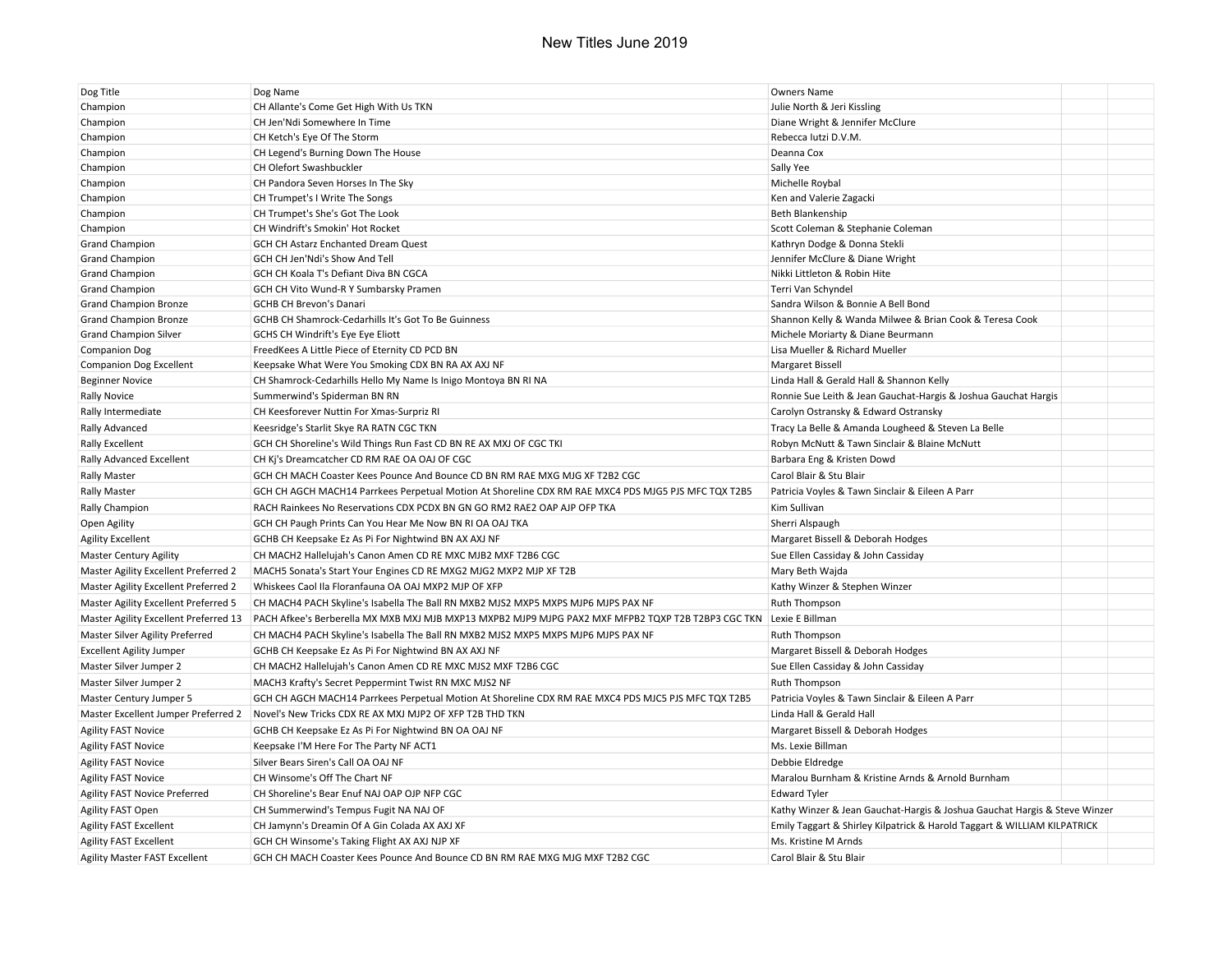| Master Gold FAST             | MACH8 ResQ's Ruger 514 MXB3 MJG3 MFG TQX T2B5 BCAT CGC TKI                                                          | Mrs. Shelley Durbak & Mr. Joseph Durbak  |  |
|------------------------------|---------------------------------------------------------------------------------------------------------------------|------------------------------------------|--|
| Master Agility Champion 4    | CH MACH4 Kj's Live-A-Little CDX MXB2 MJC                                                                            | Shirley Kilpatrick                       |  |
| Preferred Agility Champion   | PACH Sweetkees Kacy Ruttkay RN NA NAJ MXP4 MXPB MJP6 MJPS PAX OF                                                    | Don Warren & Dawn Rager                  |  |
| Preferred Agility Champion 2 | PACH2 Afkee's Berberella MX MXB MXJ MJB MXP13 MXPB2 MJP9 MJPG PAX2 MXF MFPB2 TQXP T2B T2BP3 CGC TKN Lexie E Billman |                                          |  |
| Preferred Agility Excellent  | PACH Sweetkees Kacy Ruttkay RN NA NAJ MXP4 MXPB MJP6 MJPS PAX OF                                                    | Don Warren & Dawn Rager                  |  |
| <b>BCAT</b>                  | Beasley's Fancy Chief Clancy CDX GO RM RAE2 BCAT THD DJ CGCA CGCU TKP                                               | Stacie Beasley & Jeffrey Beasley         |  |
| <b>BCAT</b>                  | Copykees Ice Is Right In Paradise CA BCAT                                                                           | Cherrie A Treber & John Treber           |  |
| Agility Course Test 1        | Keepsake I'M Here For The Party ACT1                                                                                | Ms. Lexie Billman                        |  |
| <b>DCAT</b>                  | Darkenwald Right Down The Line DCAT RATN CGC TKI                                                                    | Catherine Foldesi                        |  |
| Scent Work Exterior Novice   | Ki's Daydreamer CD RN SWN CGC TKA                                                                                   | Theresa Bricker                          |  |
| Scent Work Novice            | Ki's Daydreamer CD RN SWN CGC TKA                                                                                   | Theresa Bricker                          |  |
| Scent Work Exterior Advanced | Baxter Von Bark CD RA AXP OJP OFP SEA SIN SBN CGCA TKA                                                              | Patricia Stolte                          |  |
| Canine Good Citizen          | Keepsake's Hazy Shade Of Winter CD PCD BN CGC                                                                       | Mrs. Victoria E Youngmeyer               |  |
| Canine Good Citizen          | Keeshond Heavens Written In The Stars CGC                                                                           | Helene Cempa & Collene Esterly Hamm      |  |
| Canine Good Citizen          | CH Shamrock-Cedarhills Hello My Name Is Inigo Montoya BN RI NA CGC                                                  | Linda Hall & Gerald Hall & Shannon Kelly |  |
| Canine Good Citizen          | CH Shoreline's Bear Enuf NAJ OAP OJP CGC                                                                            | <b>Edward Tyler</b>                      |  |
| <b>Trick Dog Novice</b>      | Shainakees Bonovox Little Asset At Kidkees TKN                                                                      | Kathy Gray                               |  |
| Trick Dog Intermediate       | Keepsake Beschermengel Van Olen CGC TKI                                                                             | Pam McClung                              |  |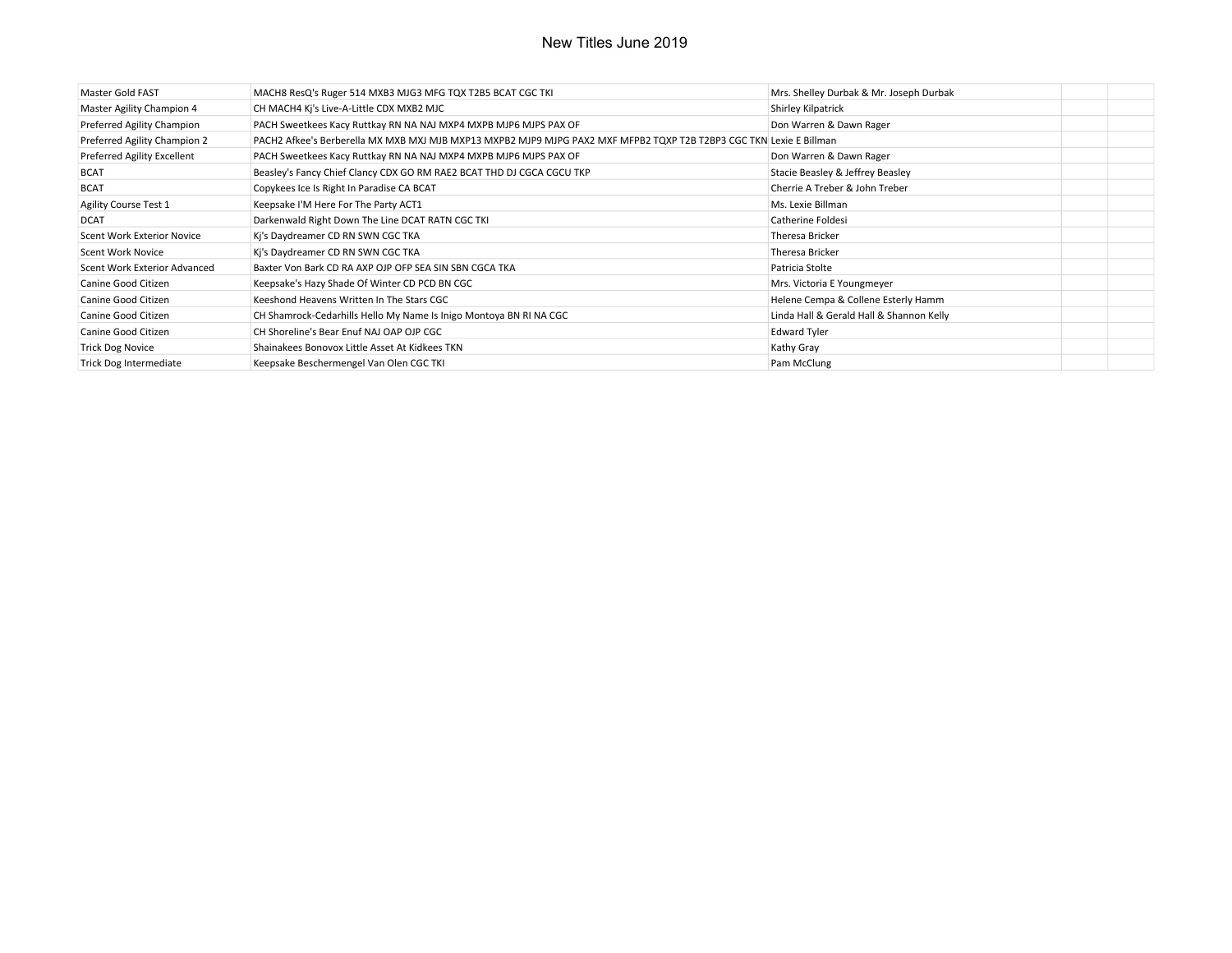| Dog Title                             | Dog Name                                                                                                              | <b>Owners Name</b>                                                 |
|---------------------------------------|-----------------------------------------------------------------------------------------------------------------------|--------------------------------------------------------------------|
| Champion                              | CH Cedarhills-Shamrock Breakfast At Tiffany'S                                                                         | Teresa Sue Cook & Shannon L Kelly & Brian Cook                     |
| Champion                              | CH Cedarhills-Shamrock Limerick Of The Silver Skates                                                                  | Linda Shea                                                         |
| Champion                              | CH Confetti's Bohemian Rhapsody                                                                                       | Susan and Joel Halloran                                            |
| Champion                              | CH Jen'Ndi Across The Alps And Rockies                                                                                | Kathryn Dodge & Jennifer McClure                                   |
| Champion                              | CH Rockabye's Hot Sauce                                                                                               | Carissa Boettcher & Cheryl Boettcher                               |
| Champion                              | CH Windrift's Return Of The Jedi                                                                                      | Mrs. Anna Catherine Boehringer & Joanne Reed & Chanse Boehring     |
| <b>Grand Champion</b>                 | GCH CH Cedarhills-Shamrock Zapatilla                                                                                  | <b>Claudine Rose</b>                                               |
| <b>Grand Champion</b>                 | GCH CH Windrift's Living The Dream                                                                                    | Fred Hirsch & Judy Hirsch & Harper Bogle & Lennox Bogle            |
| <b>Grand Champion Bronze</b>          | GCHB CH Ikon's To The Moon And Back CGC                                                                               | JACQUELINE J CICALE                                                |
| <b>Grand Champion Bronze</b>          | GCHB CH Roc N Ro's Uptown Girl                                                                                        | Roseanne P Welsand                                                 |
| <b>Companion Dog Excellent</b>        | Designer's United Cargo CDX GN NA NAJ ACT2                                                                            | Joy-Ann Pool                                                       |
| Obedience Trial Champion 4            | CH OTCH4 Keesbrook's Diamond Jubilee UDX5 OGM                                                                         | <b>Marion Crain</b>                                                |
| <b>Obedience Master 5</b>             | CH OTCH Owenbriar's Incredible Journey UDX2 OM5                                                                       | Denise Arway                                                       |
| <b>Rally Novice</b>                   | CH Shamrock-Cedarhills Salted Karamel Crunch RN                                                                       | Joan Summers & Robert Summers                                      |
| <b>Rally Novice</b>                   | CH Shoreline's O'Henry RN OA AXJ OF TKN                                                                               | Tom & Amy Ballen                                                   |
| <b>Rally Novice</b>                   | Shoreline's Taming The Tiger RN SWN RATN CGC TKA                                                                      | Erin Kelly                                                         |
| Rally Advanced                        | CH Jen'Ndi's Winter Games At Nightwatch BN RA CGCA                                                                    | Martha V Huck                                                      |
| Rally Advanced                        | Shoreline's Silver Streak RA NA NAJ SWA SHDN RATS CGC TKA                                                             | Erin Kelly                                                         |
| <b>Rally Advanced Excellent</b>       | GCH CH Daimler's Purple Passion UD RAE                                                                                | Julie A Miller                                                     |
| Farm Dog Certified                    | CH MACH2 Keepsake Firestarter VCD2 UD OM1 VER RAE FDC MXG MJB2 XF T2 Jean Munger                                      |                                                                    |
| Novice Agility Preferred              | CH Daimler's Lone Ranger NAP                                                                                          | Dina Zinnes & Diane Benz                                           |
| Open Agility                          | Keepsake Hot Pursuit OA NAJ                                                                                           | Mary Beth Wajda                                                    |
| <b>Master Agility Excellent</b>       | Keepsake Burning Desire CDX MX AXJ                                                                                    | <b>Margaret Bissell</b>                                            |
| <b>Master Agility Excellent</b>       | Keepsake What Were You Smoking CDX BN RA MX MXJ NF                                                                    | <b>Margaret Bissell</b>                                            |
| Master Agility Excellent Preferred 4  | MACH5 PACH Winsome's Raising The Bar MXG2 MJG2 MXP4 MXPB MJP4 MJPI Kristine M Arnds                                   |                                                                    |
| Master Agility Excellent Preferred 11 | PACH3 Foxfair Counterpoint MXP11 MXPC PADP MJP11 MJPC PJDP PAX3 OFP Sherilyn K Solanick & John R Samuel               |                                                                    |
| Master Bronze Agility Preferred       | Whiskees Caol Ila Floranfauna OA OAJ MXP2 MXPB MJP OF XFP T2BP                                                        | Kathy Winzer & Stephen Winzer                                      |
| Novice Agility Jumper                 | Wyndspell Summer Breeze RN NAJ NF ACT2 CGCA TKI                                                                       | Lois Albright                                                      |
| Open Agility Jumper                   | CH Keepsake Spring Fever CD BN RE NA OAJ ACT2 CGC TKN                                                                 | Daisy Kramer                                                       |
| <b>Excellent Agility Jumper</b>       | GCH CH Paugh Prints Can You Hear Me Now BN RI OA AXJ TKA                                                              | Sherri Alspaugh                                                    |
| Master Excellent Jumper               | CH Jamynn's Dreamin Of A Gin Colada AX MXJ XF                                                                         | Emily Taggart & Shirley Kilpatrick & Harold Taggart & WILLIAM KILF |
| Master Excellent Jumper               | GCHS CH Skyline's Path To The Highest Peak AX MXJ OF T2B TKI                                                          | Stacey Cromer Berman & Gregg Berman                                |
| Master Bronze Jumper                  | GCH CH Kj's Livin Large UD BN RA MX MXJ MJB XF                                                                        | Elizabeth Strick & Kristen Dowd                                    |
| Master Bronze Jumper                  | CH Shoreline's Back To The Future VCD1 BN RM TDX MX MXJ MJB MXF TKN                                                   | Tawn Sinclair                                                      |
| Master Silver Jumper                  | Hallelujah Amen Katie CD RE MX MXB MXJ MJS XF T2B CGC                                                                 | Sue Ellen Cassiday & John Cassiday                                 |
| Master Silver Jumper                  | GCH CH MACH Kj's Play Date CDX BN RE MXB MJS MXF CGCA                                                                 | Lois and David Waddell                                             |
| Master Gold Jumper 2                  | MACH4 Keepsake He'Ll Blow You Away MXS2 MJG2 MFS TQX T2B2 CAA CGC T Beth Godwin                                       |                                                                    |
| Master Excellent Jumper Preferred 7   | CH MACH4 PACH Skyline's Isabella The Ball RN MXB2 MJS2 MXP5 MXPS MJP7   Ruth Thompson                                 |                                                                    |
| <b>Agility FAST Novice</b>            | Wyndspell Summer Breeze RN NAJ NF ACT2 CGCA TKI                                                                       | Lois Albright                                                      |
| Agility FAST Open                     | GCHB CH Keepsake Ez As Pi For Nightwind CD BN AX AXJ OF                                                               | Margaret Bissell & Deborah Hodges                                  |
| Master Agility Champion 15            | GCH CH AGCH MACH15 Parrkees Perpetual Motion At Shoreline CDX RM RAE (Patricia Voyles & Tawn Sinclair & Eileen A Parr |                                                                    |
| Time 2 Beat                           | CH Shoreline's Back To The Future VCD1 BN RM TDX MX MXJ MJB MXF T2B TK Tawn Sinclair                                  |                                                                    |
| Time 2 Beat 7                         | CH MACH2 Hallelujah's Canon Amen CD RE MXC MJS2 MXF T2B7 CGC                                                          | Sue Ellen Cassiday & John Cassiday                                 |
| Time 2 Beat Preferred                 | Whiskees Caol Ila Floranfauna OA OAJ MXP2 MXPB MJP OF XFP T2BP                                                        | Kathy Winzer & Stephen Winzer                                      |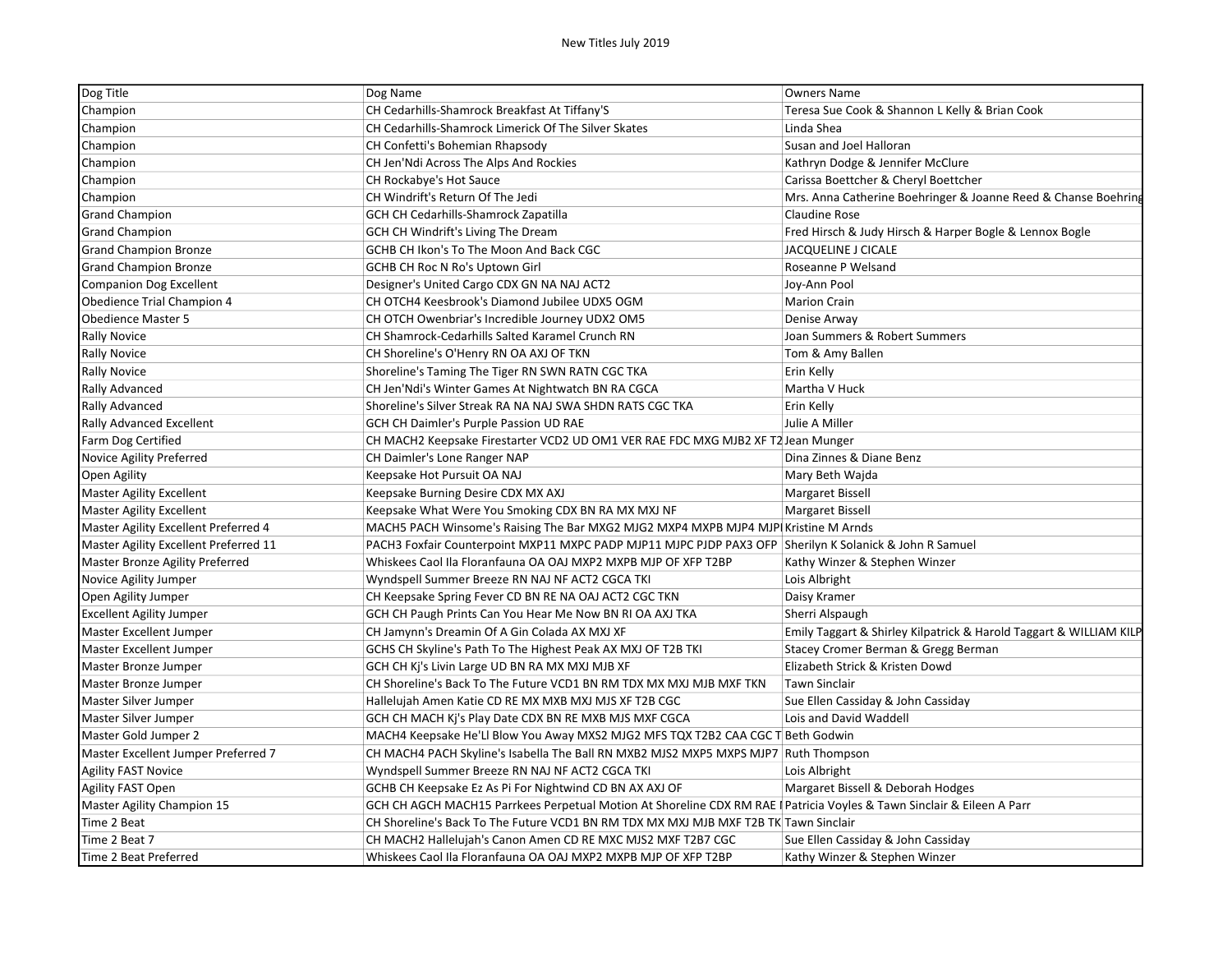| <b>BCAT</b>                         | GCHS CH Barkee All That And More BCAT          | Elisa Browning & Delaena Bundsen & Jeff Browning |
|-------------------------------------|------------------------------------------------|--------------------------------------------------|
| Canine Good Citizen                 | Athena Captivator CGC                          | Trish Mueller & Jennifer Sturgeon                |
| Canine Good Citizen                 | CH Shamrock-Cedarhills Something So Right CGC  | Richard Ward & Mary Ward                         |
| Canine Good Citizen                 | GCH CH Trumpet's Hot For Teacher THDN CGC      | Beth Blankenship                                 |
| <b>Advanced Canine Good Citizen</b> | Keeshond Heavens Written In The Stars CGCA TKN | Helene Cempa & Collene Esterly Hamm              |
| Canine Good Citizen Urban           | CH Kidkees Measure Of Success CGCU             | Richard & Mary Ward                              |
| <b>Trick Dog Novice</b>             | CH Chic's Purrsonal Dancer CGCA TKN            | Robin Hite                                       |
| <b>Trick Dog Novice</b>             | Keeshond Heavens Written In The Stars CGC TKN  | Helene Cempa & Collene Esterly Hamm              |
| <b>Trick Dog Novice</b>             | Skyline's Purrsonal Companion NA NAJ CGC TKN   | <b>Edith Thiel</b>                               |
| <b>Trick Dog Intermediate</b>       | Skyline's Purrsonal Companion NA NAJ CGC TKI   | <b>Edith Thiel</b>                               |
| <b>Trick Dog Advanced</b>           | Ladyslipper's Star Of Might CGC TKA            | Karen Sheahan & Karen S Godfrey & G M Godfrey    |
| Therapy Dog Novice                  | GCH CH Trumpet's Hot For Teacher THDN CGC      | Beth Blankenship                                 |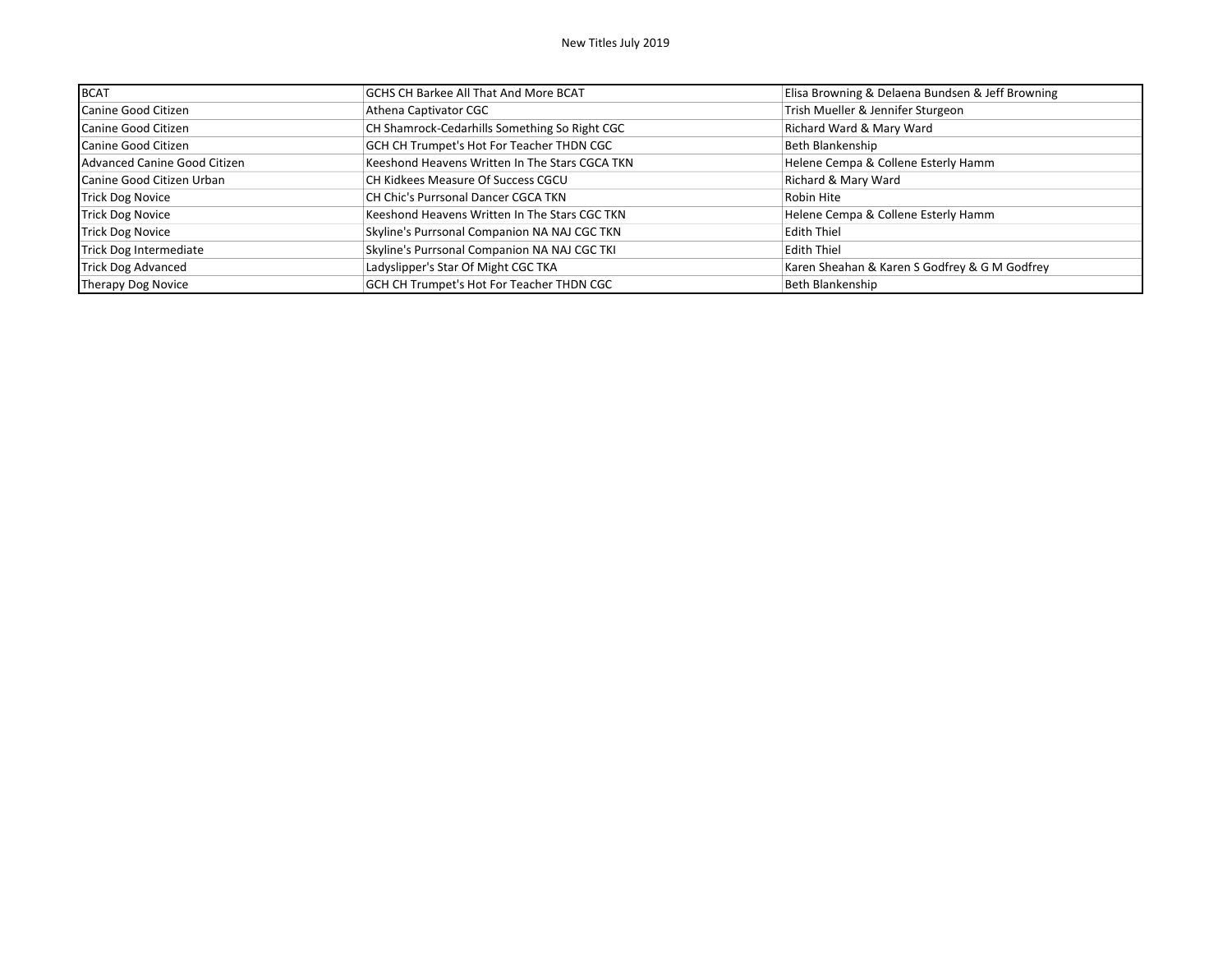| Dog Title                                                               | Dog Name                                                                                            | Owners Name                                                              |
|-------------------------------------------------------------------------|-----------------------------------------------------------------------------------------------------|--------------------------------------------------------------------------|
| Champion                                                                | CH Astarz Glitter In The Air                                                                        | Donna Stekli & Kathryn Barker                                            |
| Champion                                                                | CH Keez It's A Miracle At Cedarhills-Shamrock                                                       | Trevor J Rogers & Teresa Cook & Shannon Kelly & Cheri L Rogers           |
| Champion                                                                | CH Markwright's Gold Rush                                                                           | Mary Ellen Meyer & Ingrid Oliver                                         |
| Champion                                                                | CH Raylen's Selene                                                                                  | Melissa Beaudry & Elisabeth Dankert                                      |
| Champion                                                                | CH Smokee Ridge Sure Shot At Tapestry                                                               | Karin M Follese                                                          |
| Champion                                                                | CH Summerwind's Romancing The Stone                                                                 | Jill Dubbs & Joshua Gauchat Hargis & Jean Gauchat Hargis & Larry Dubbs   |
| Champion                                                                | CH Wild Heart's When She Dances                                                                     | Liz L McKnight                                                           |
| <b>Grand Champion</b>                                                   | GCH CH Daimler's Under My Umbrella                                                                  | <b>Bonnie Hronek</b>                                                     |
| <b>Grand Champion</b>                                                   | GCH CH Hi-Speed Ikon's Watch Me Dance                                                               | Joyce Elaine Wilson-Windsor                                              |
| <b>Grand Champion</b>                                                   | GCH CH Kj's Single, But Looking                                                                     | Kristen Dowd & Briana Killingsworth                                      |
| <b>Grand Champion</b>                                                   | GCH CH Kriskee Mari Marie Say It Again                                                              | Joann Lewis-Franklin & Richard Franklin                                  |
| <b>Grand Champion</b>                                                   | GCH CH Pandora The Magnificent Seven                                                                | Mr. Alan St.Clair & Michelle Roybal                                      |
| <b>Grand Champion</b>                                                   | GCH CH Shamrock-Cedarhills Sydney's Outback Adventure                                               | Shannon Kelly & Brian Cook & Teresa Cook & Sueanne Nelson                |
| <b>Grand Champion</b>                                                   | GCH CH Silverbear Swankees Prank Call                                                               | Donna A Powell                                                           |
| <b>Grand Champion</b>                                                   | <b>GCH CH Windrifts Love Me Tender</b>                                                              | <b>Toni Hicks</b>                                                        |
| <b>Grand Champion Bronze</b>                                            | GCHB CH Ashbrook's Liar Liar Pants On Fire                                                          | <b>Teresa Craig</b>                                                      |
| <b>Grand Champion Bronze</b>                                            | <b>GCHB CH Dore's Starry Night</b>                                                                  | <b>ROSELYNE LIPPHARDT</b>                                                |
| <b>Grand Champion Bronze</b>                                            | GCHB CH Raylen's Rubicon Rosebud                                                                    | Elisabeth Dankert & Nancy Cameron                                        |
| <b>Companion Dog Excellent</b>                                          | Traleigh Toulumne Meadows CDX PCD BN GN RI TKP                                                      | Lila Dann                                                                |
| Obedience Trial Champion 3                                              | CH OTCH3 Owenbriar's Incredible Journey UDX2 OM5                                                    | Denise Arway                                                             |
| Obedience Trial Champion 5                                              | CH OTCH5 Keesbrook's Diamond Jubilee UDX7 OGM                                                       | <b>Marion Crain</b>                                                      |
| Obedience Master 1                                                      | GCH CH Kj's Livin Large UD OM1 BN RA MX MXJ MJB XF                                                  | Elizabeth Strick & Kristen Dowd                                          |
| <b>Obedience Master 2</b>                                               | GCH CH Wyndspell Spring Fling UD OM2                                                                | <b>Marion Crain</b>                                                      |
| <b>Rally Novice</b>                                                     | Keerocka's No Strings Attached RN CGC                                                               | Erik Smith & Julie Miller & Debra Smith                                  |
| <b>Rally Novice</b>                                                     | GCH CH Keltic's Dream Come True RN CGC                                                              | Ann M McHugh                                                             |
| <b>Rally Novice</b>                                                     | GCHS CH Wyndjamr's Suffragette RN                                                                   | Rebecca Iutzi D.V.M. & Robin Skinner                                     |
| Rally Advanced                                                          | CH Shamrock-Cedarhills Hello My Name Is Inigo Montoya BN RA NA CGC TKN                              | Linda Hall & Gerald Hall & Shannon Kelly                                 |
| Rally Advanced                                                          | Summerwind's Spiderman BN RA                                                                        | Ronnie Sue Leith & Jean Gauchat-Hargis & Joshua Gauchat Hargis           |
| Rally Master 2                                                          | CH Wund-R Y The Game Is Afoot CDX PCDX BN RM2 RAE2 OA OAJ AXP AJP OF XFP TKP                        | Donna L Schmitt & Katrina C Guse                                         |
| Novice Agility Preferred                                                | Havel NAP NJP NFP ACT2 TKI                                                                          | Joanna Loucky-Ramsey                                                     |
| <b>Master Agility Excellent</b>                                         | CH Jamynn's Dreamin Of A Gin Colada MX MXJ XF                                                       | Emily Taggart & Shirley Kilpatrick & Harold Taggart & WILLIAM KILPATRICK |
| Master Gold Agility 2                                                   | MACH4 Keepsake He'Ll Blow You Away MXG2 MJG2 MFS TQX T2B2 CAA CGC TKI                               | <b>Beth Godwin</b>                                                       |
| Master Agility Excellent Preferred                                      | Novel's New Tricks CDX RE AX MXJ MXP MJP2 OF XFP T2B THD TKN                                        | Linda Hall & Gerald Hall                                                 |
| Master Agility Excellent Preferred 10                                   | CH MACH3 PACH3 Kj's Speed Date BN RA MXC MJC MXP10 MXPC MJP10 MJPC PAX3 OF T2B RATO                 | Laura Inman                                                              |
| Master Bronze Agility Preferred                                         | MACH5 Sonata's Start Your Engines CD RE MXG2 MJG2 MXP2 MXPB MJP2 XF T2B                             | Mary Beth Wajda                                                          |
| Master Century Agility Preferred                                        | CH MACH3 PACH3 Kj's Speed Date BN RA MXC MJC MXP10 MXPC MJP10 MJPC PAX3 OF T2B RATO                 | Laura Inman                                                              |
| Novice Agility Jumper Preferred                                         | Havel NAP NJP NFP ACT2 TKI                                                                          | Joanna Loucky-Ramsey                                                     |
| <b>Excellent Agility Jumper</b>                                         | GCH CH Krafty's Livin To Twist OA AXJ BCAT                                                          | Ruth Thompson                                                            |
| <b>Excellent Agility Jumper</b>                                         | Silver Bears Siren's Call OA AXJ NF                                                                 | Debbie Eldredge                                                          |
| Master Excellent Jumper                                                 | Keepsake Burning Desire CDX MX MXJ                                                                  | <b>Margaret Bissell</b>                                                  |
| Master Bronze Jumper 2                                                  | CH MACH4 Kj's Live-A-Little CDX MXB2 MJB2 T2B                                                       | <b>Shirley Kilpatrick</b>                                                |
| Master Bronze Jumper 6                                                  | GCH CH AGCH MACH15 Parrkees Perpetual Motion At Shoreline CDX RM RAE MXB5 PDS MJB6 PJS MFC TQX T2B5 | Patricia Voyles & Tawn Sinclair & Eileen A Parr                          |
| Master Excellent Jumper Preferred 2                                     | Whiskees Caol Ila Floranfauna OA OAJ MXP2 MXPB MJP2 OF XFP T2BP                                     | Kathy Winzer & Stephen Winzer                                            |
| Master Excellent Jumper Preferred 12                                    | PACH3 Foxfair Counterpoint MXP11 MXPC PADP MJP12 MJPC PJDP PAX3 OFP                                 | Sherilyn K Solanick & John R Samuel                                      |
| <b>Agility FAST Novice</b>                                              | Keepsake Hot Pursuit OA NAJ NF                                                                      | Mary Beth Wajda                                                          |
| Agility FAST Open                                                       | CH MACH Jamynn's Livin With Too Many Coladas UD MXS MJB OF CGC                                      | <b>Shirley Kilpatrick</b>                                                |
| <b>Agility Master FAST Excellent</b>                                    | Hallelujah Amen Katie CD RE MX MXB MXJ MJS MXF T2B CGC                                              | Sue Ellen Cassiday & John Cassiday                                       |
| <b>Master Bronze FAST</b>                                               | CH Shoreline's Back To The Future VCD1 BN RM TDX MX MXJ MJB MFB T2B TKN                             | <b>Tawn Sinclair</b>                                                     |
| Master Agility Champion 4                                               | MACH4 Krafty's Secret Peppermint Twist RN MXC MJS2 NF                                               | Ruth Thompson & KYLIE SPINSBY                                            |
| Time 2 Beat                                                             | CH MACH4 Kj's Live-A-Little CDX MXB2 MJC T2B                                                        | <b>Shirley Kilpatrick</b>                                                |
| Time 2 Beat 2                                                           | Hallelujah Amen Katie CD RE MX MXB MXJ MJS MXF T2B2 CGC                                             | Sue Ellen Cassiday & John Cassiday                                       |
| <b>Agility Course Test 1</b>                                            | Apache Keator Scott ACT1 TKI                                                                        | Joanna Loucky-Ramsey                                                     |
| Scent Work Handler Discrimination Novice   Dawson Rose SWN SHDN CGC TKN |                                                                                                     | Karen Rueschhoff                                                         |
| Canine Good Citizen                                                     | Windrift's Hooked On A Feeling CGC                                                                  | Mrs. Karen Smith & Mrs. Anna Catherine Boehringer                        |
|                                                                         |                                                                                                     |                                                                          |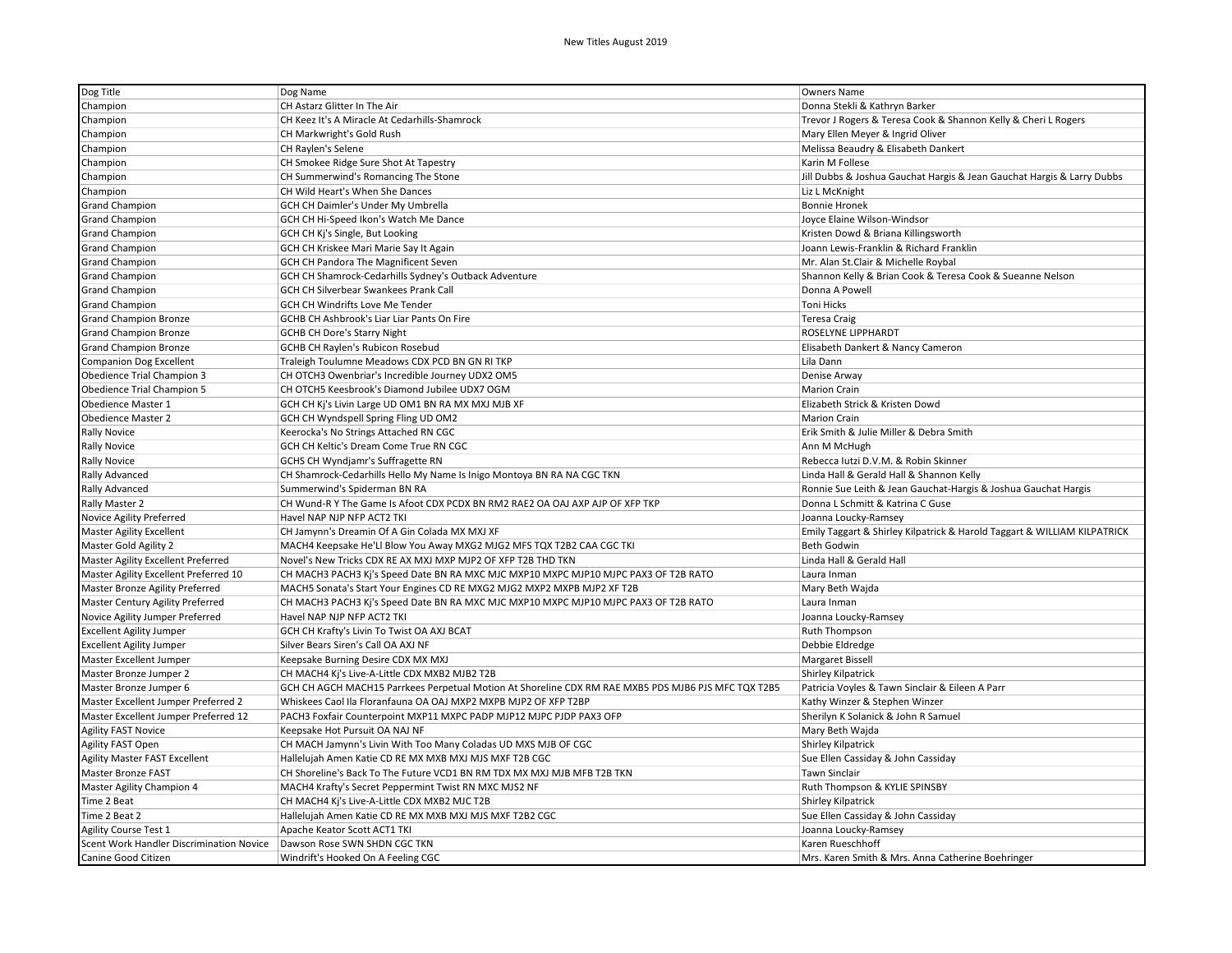| <b>Trick Dog Novice</b>       | Athena Captivator CGC TKN                              | Trish Mueller & Jennifer Sturgeon              |
|-------------------------------|--------------------------------------------------------|------------------------------------------------|
| <b>Trick Dog Novice</b>       | Keepsake's Hazy Shade Of Winter CD PCD BN CGC TKN      | Mrs. Victoria E Youngmeyer                     |
| <b>Trick Dog Novice</b>       | Kona Best TKN                                          | Ashley Best & Andrew Best                      |
| <b>Trick Dog Novice</b>       | Winsome's Ain'T No Mountain High Enough TKN            | Gina Oldmixon & Christa Sheek & Kristine Arnds |
| <b>Trick Dog Intermediate</b> | Kona Best TKI                                          | Ashley Best & Andrew Best                      |
| <b>Trick Dog Advanced</b>     | Kona Best TKA                                          | Ashley Best & Andrew Best                      |
| <b>Trick Dog Performer</b>    | Kona Best TKP                                          | Ashley Best & Andrew Best                      |
| Therapy Dog Excellent         | Clingmey's Keeshond Garden's Kallie THDX CGCA CGCU TKE | Mary Lynch                                     |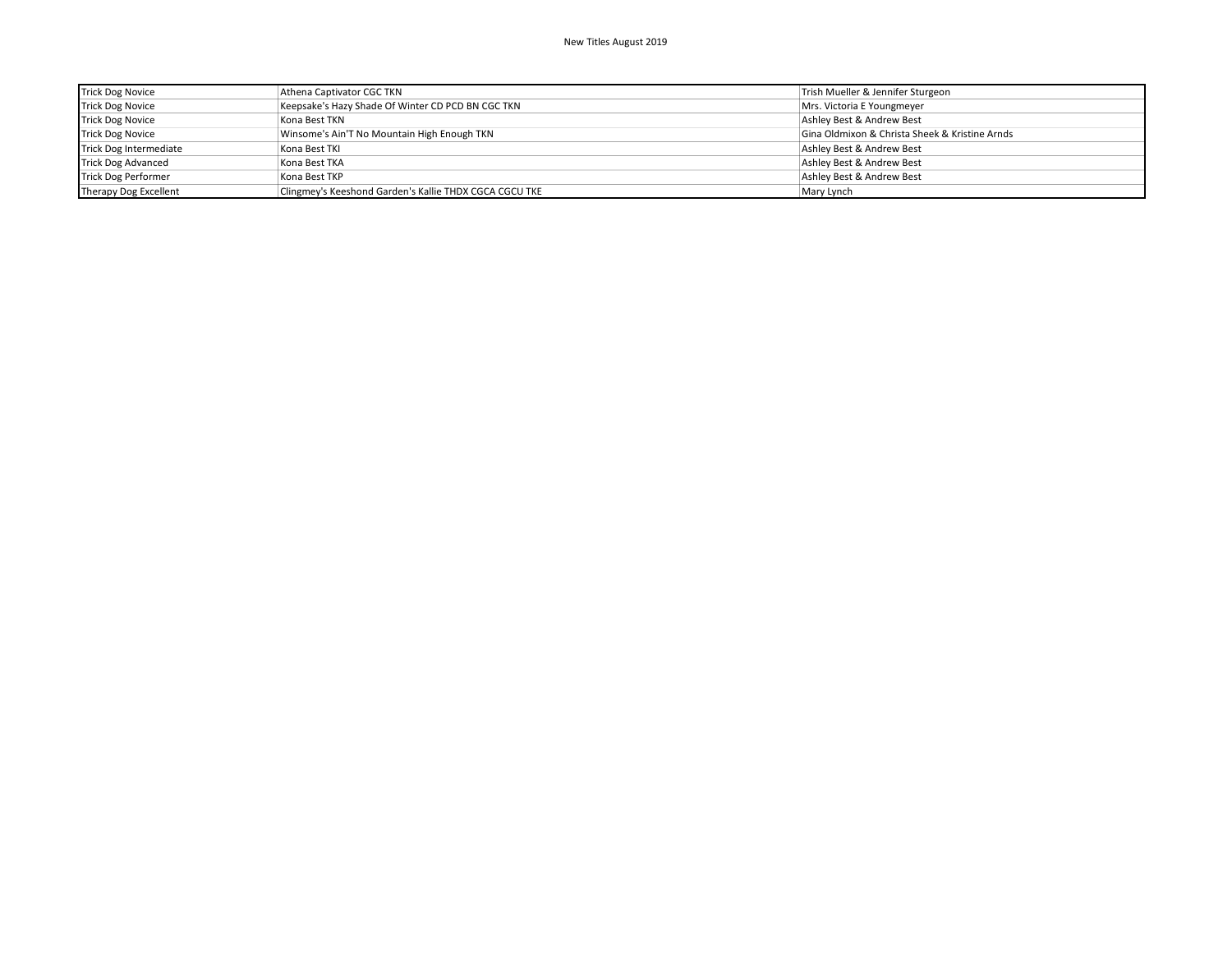| Dog Title                            | Dog Name                                                                                 | <b>Owners Name</b>                                                               |  |
|--------------------------------------|------------------------------------------------------------------------------------------|----------------------------------------------------------------------------------|--|
| Champion                             | CH Admiraal's One Night Stand                                                            | Penny Knoll                                                                      |  |
| Champion                             | CH Cedarhills-Shamrock Calypso                                                           | V J Petitt                                                                       |  |
| Champion                             | CH Cedarhills-Shamrock Kiss Me I'M Irish                                                 | Linda Hall & Gerald Hall & Teresa Cook                                           |  |
| Champion                             | CH Cedarhills-Shamrock Texas Millionaire                                                 | Cynthia Tumiel                                                                   |  |
| Champion                             | CH Jen'Ndi's Shotgun Rider                                                               | Deanne Marie Hood & Jennifer McClure                                             |  |
| Champion                             | CH Jen'Ndis Reoccurring Lyric                                                            | Jennifer McClure                                                                 |  |
| Champion                             | CH Jester's Day Break St. Olaf                                                           | Mrs. Carrie May Harris-Bustamante & Mr. Ramon Bustamante & Mrs. Barbara Campbell |  |
| Champion                             | CH Keeshond Heavens Facing The Storm With Sherwood                                       | Collene Esterly Hamm & Mark Hamm                                                 |  |
| Champion                             | CH Olefort Love Actually                                                                 | Angela Curtis                                                                    |  |
| Champion                             | CH Sherwood's Singing In The Rain At Keeshond Heaven                                     | Karen Jo Evasuik                                                                 |  |
| Champion                             | CH Traleigh Trans Am                                                                     | <b>Traci Wasser</b>                                                              |  |
| <b>Grand Champion</b>                | GCH CH Bonden's Red Ferrari                                                              | Dianne E Bradley                                                                 |  |
| <b>Grand Champion</b>                | GCH CH Ketch's Eye Of The Storm                                                          | Rebecca lutzi D.V.M.                                                             |  |
| <b>Grand Champion</b>                | GCH CH Vista Man On The Moon                                                             | Brian Miyamoto & Carol Miyamoto                                                  |  |
| <b>Grand Champion Bronze</b>         | <b>GCHB CH Astarz Enchanted Dream Quest</b>                                              | Kathryn Dodge & Donna Stekli                                                     |  |
| <b>Grand Champion Silver</b>         | GCHS CH Shamrock-Cedarhills It's Got To Be Guinness                                      | Shannon Kelly & Wanda Milwee & Tammie S Wilcox                                   |  |
| <b>Grand Champion Gold</b>           | GCHG CH Barkee All That And More BCAT                                                    | Elisa Browning & Delaena Bundsen & Jeff Browning                                 |  |
| <b>Companion Dog</b>                 | Summerwind's Spiderman CD BN RA                                                          | Ronnie Sue Leith & Jean Gauchat-Hargis & Joshua Gauchat Hargis                   |  |
| <b>Utility Dog Excellent</b>         | GCH CH OTCH Wyndspell Spring Fling UDX OM2                                               | <b>Marion Crain</b>                                                              |  |
| Obedience Trial Champion             | GCH CH OTCH Wyndspell Spring Fling UDX OM2                                               | <b>Marion Crain</b>                                                              |  |
| <b>Preferred Companion Dog</b>       | GCH CH Paugh Prints Can You Hear Me Now PCD BN RA OA AXJ TKA                             | Sherri Alspaugh                                                                  |  |
| Rally Intermediate                   | Wyndspell Summer Breeze RI NAJ NF ACT2 CGCA TKI                                          | Lois Albright                                                                    |  |
| <b>Rally Advanced</b>                | GCH CH Paugh Prints Can You Hear Me Now BN RA OA AXJ TKA                                 | Sherri Alspaugh                                                                  |  |
| <b>Rally Excellent</b>               | Shoreline's Remember When RE                                                             | Linden Johnson                                                                   |  |
| Rally Advanced Excellent             | CH Shoreline's Back To The Future VCD1 BN RM RAE TDX MX MXJ MJB MFB T2B TKN              | <b>Tawn Sinclair</b>                                                             |  |
| Rally Advanced Excellent 2           | CH Kj's Dreamcatcher CD RM2 RAE2 OA OAJ OF CGC                                           | Barbara Eng & Kristen Dowd                                                       |  |
| Rally Advanced Excellent 4           | GCH CH MACH3 Shoreline's Way Too Tuff CDX BN RM2 RAE4 MXS2 PAD MJB2 MFB TQX T2B3 CGC TKI | Robyn M Mcnutt & Tawn Sinclair & Blaine E Mcnutt                                 |  |
| <b>Rally Master</b>                  | CH Keepsake Spring Fever CD BN RM NA OAJ ACT2 CGC TKN                                    | Daisy Kramer                                                                     |  |
| Rally Master 2                       | CH Shoreline's Back To The Future VCD1 BN RM2 RAE TDX MX MXJ MJB MFB T2B TKN             | <b>Tawn Sinclair</b>                                                             |  |
| Rally Master 2                       | GCH CH MACH3 Shoreline's Way Too Tuff CDX BN RM2 RAE4 MXS2 PAD MJB2 MFB TQX T2B3 CGC TKI | Robyn M Mcnutt & Tawn Sinclair & Blaine E Mcnutt                                 |  |
| Rally Master 3                       | CH Kj's Dreamcatcher CD RM3 RAE2 OA OAJ OF CGC                                           | Barbara Eng & Kristen Dowd                                                       |  |
| Rally Champion                       | CH RACH Kj's Dreamcatcher CD RM3 RAE2 OA OAJ OF CGC                                      | Barbara Eng & Kristen Dowd                                                       |  |
| <b>Agility Excellent</b>             | GCH CH Krafty's Livin To Twist AX AXJ BCAT                                               | Ruth Thompson                                                                    |  |
| <b>Agility Excellent</b>             | Silver Bears Siren's Call AX AXJ NF                                                      | Debbie Eldredge                                                                  |  |
| <b>Master Agility Excellent</b>      | Keepsake Dauntless Shyenne MX AXJ XF T2B                                                 | Kimberly Smith                                                                   |  |
| <b>Master Agility Excellent</b>      | CH Keepsake She's Got Rhythm CD BN GN RA MX MXJ OF                                       | Jean Munger                                                                      |  |
| <b>Master Silver Agility</b>         | Keepsake Lightning Strikes Twice CD MX MXS MXJ MJB                                       | Lydia Taylor                                                                     |  |
| Master Bronze Agility 2              | MACH4 Krafty's Secret Peppermint Twist RN MXB2 MJS2 NF                                   | Ruth Thompson & KYLIE SPINSBY                                                    |  |
| Master Silver Agility 2              | CH MACH4 Kj's Live-A-Little CDX MXS2 MJB2 T2B                                            | <b>Shirley Kilpatrick</b>                                                        |  |
| Master Agility Excellent Preferred 5 | PACH Sweetkees Mia Esmerelda Ruttkay NA MXP5 MXPS MJP7 MJPG PAX NF                       | Dawn Rager & Donald Warren                                                       |  |
| Master Silver Agility Preferred      | PACH Sweetkees Mia Esmerelda Ruttkay NA MXP5 MXPS MJP7 MJPG PAX NF                       | Dawn Rager & Donald Warren                                                       |  |
| Novice Agility Jumper Preferred      | CH Daimler's Lone Ranger NAP NJP                                                         | Dina Zinnes & Diane Benz                                                         |  |
| Master Excellent Jumper              | Keepsake Dauntless Shyenne MX MXJ XF T2B                                                 | Kimberly Smith                                                                   |  |
| Master Century Jumper                | GCH CH MACH Coaster Kees Pounce And Bounce CD BN RM RAE MXG MJC MXF T2B2 CGC             | Carol Blair & Stu Blair                                                          |  |
| Master Silver Jumper 2               | CH MACH2 Keepsake Firestarter VCD2 UD OM1 VER RAE FDC MXG MJS2 XF T2B                    | Jean Munger                                                                      |  |
| <b>Agility FAST Novice</b>           | CH Allante's Come Get High With Us NF TKN                                                | Julie North & Jeri Kissling                                                      |  |
| Master Agility Champion              | MACH Hallelujah Amen Katie CD RE MXB MJS MXF T2B2 CGC                                    | Sue Ellen Cassiday & John Cassiday                                               |  |
| Master Agility Champion 5            | MACH5 Keepsake He'Ll Blow You Away MXG2 MJG2 MFS TQX T2B2 CAA CGC TKI                    | <b>Beth Godwin</b>                                                               |  |
| <b>BCAT</b>                          | CH Chic's Purrsonal Dancer BCAT CGCA TKN                                                 | Robin Hite                                                                       |  |
| <b>BCAT</b>                          | Wyndspell Summer Breeze RI NAJ NF BCAT ACT2 CGCA TKI                                     | Lois Albright                                                                    |  |
| Scent Work Container Novice          | Darkenwald Right Down The Line DCAT SCN RATN CGC TKI                                     | Catherine Foldesi                                                                |  |
| <b>Scent Work Container Novice</b>   | Woodhill Cara Financial Advisor RI SCN CGC                                               | Marilyn Warren                                                                   |  |
| Scent Work Interior Novice           | Darkenwald Right Down The Line DCAT SCN SIN RATN CGC TKI                                 | Catherine Foldesi                                                                |  |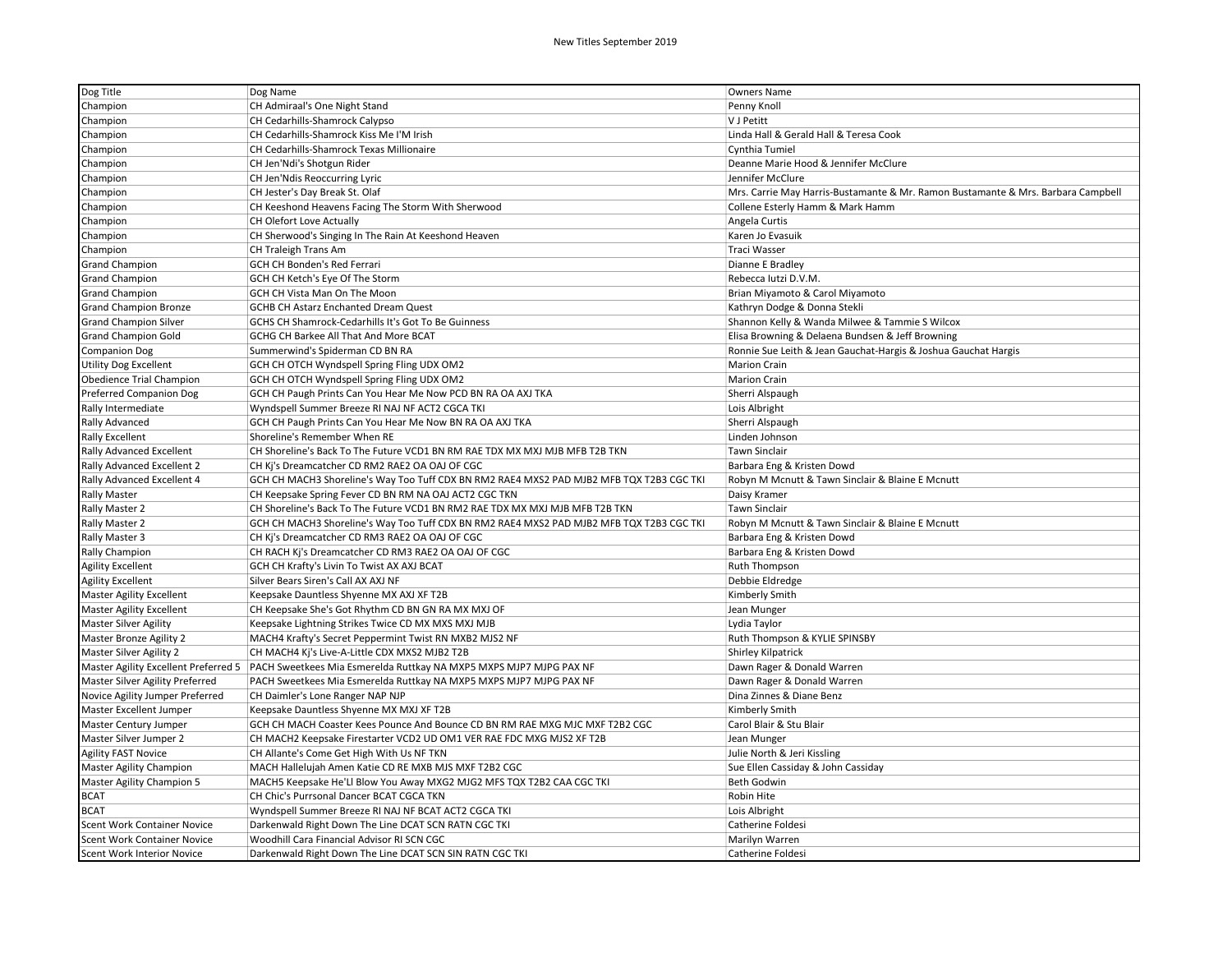| Canine Good Citizen          | CH Daimler Wynwood Rhythm N Blues CDX BN GN RAE OA OAJ OAP OJP NF OFP RATN CGC TKI | Lois Albright                                  |
|------------------------------|------------------------------------------------------------------------------------|------------------------------------------------|
| Canine Good Citizen          | Keesbrook Friday Nite Loverboy CGC                                                 | Rebecca Preston                                |
| Canine Good Citizen          | Meya Kalant Of Erbekees CGC                                                        | Rodney Boggs                                   |
| Canine Good Citizen          | CH Olefort Swashbuckler CGC                                                        | Sally Yee                                      |
| Canine Good Citizen          | Wildheart Platinum Assets Of Arklow CGC                                            | H Ann Elders                                   |
| Canine Good Citizen          | CH Winstell's First And Foremost BCAT CGC                                          | Angela Malanick & DAVID MALANICK               |
| Canine Good Citizen          | Wund-R Y K-Central Sex On The Beach CGC                                            | Kevin Sculy & Linda Scully                     |
| Advanced Canine Good Citizen | Shoreline's Silver Streak RA NA NAJ SWA SHDN RATS CGCA CGCU TKA                    | Erin Kelly                                     |
| Advanced Canine Good Citizen | Shoreline's Taming The Tiger RN SWN RATN CGCA CGCU TKA                             | Erin Kelly                                     |
| Advanced Canine Good Citizen | CH Winstell's First And Foremost BCAT CGCA                                         | Angela Malanick & DAVID MALANICK               |
| Canine Good Citizen Urban    | Shoreline's Silver Streak RA NA NAJ SWA SHDN RATS CGCA CGCU TKA                    | Erin Kelly                                     |
| Canine Good Citizen Urban    | Shoreline's Taming The Tiger RN SWN RATN CGCA CGCU TKA                             | Erin Kelly                                     |
| <b>Trick Dog Novice</b>      | GCH CH MACH Ki's Play Date CDX BN RE MXB MJS MXF CGCA TKN                          | Lois and David Waddell                         |
| <b>Trick Dog Novice</b>      | Skyline's Haleakala Sunrise TKN                                                    | Robin Chickering                               |
| <b>Trick Dog Novice</b>      | CH Sonata Lion's Heart CGC TKN                                                     | Scott Soehrmann & Terri Soehrmann              |
| Trick Dog Intermediate       | Winsome's Ain'T No Mountain High Enough TKI                                        | Gina Oldmixon & Christa Sheek & Kristine Arnds |
| <b>Trick Dog Performer</b>   | Ladyslipper's Star Of Might CGC TKP                                                | Karen Sheahan & Karen S Godfrey & G M Godfrey  |
| <b>Trick Dog Performer</b>   | RACH Rainkees No Reservations CDX PCDX BN GN GO RM2 RAE2 OAP AJP OFP TKP           | Kim Sullivan                                   |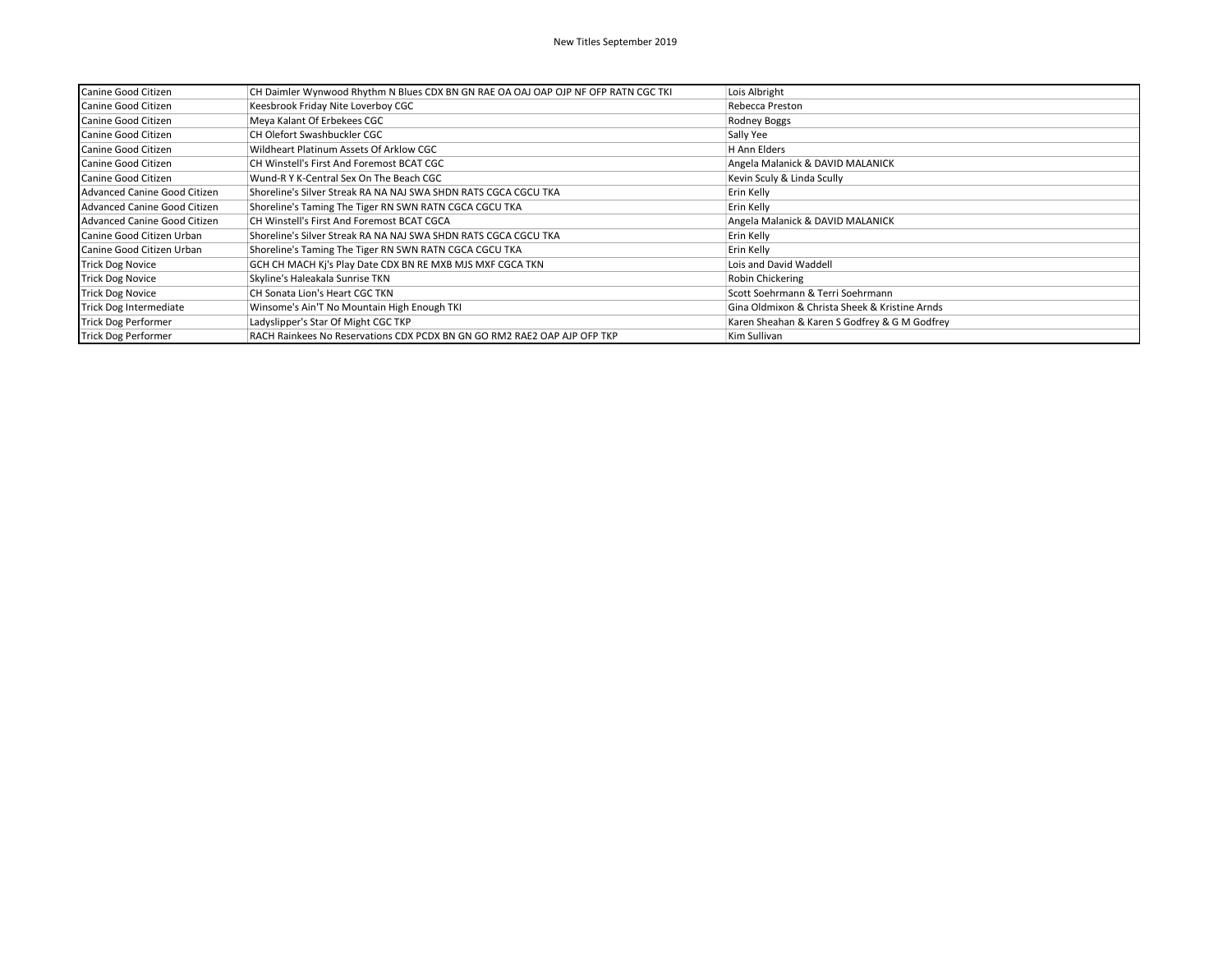| Dog Title                         | Dog Name                                                                                                                                            | Owners Name                                                                      |
|-----------------------------------|-----------------------------------------------------------------------------------------------------------------------------------------------------|----------------------------------------------------------------------------------|
| Champion                          | CH Darkenwald Whimsical Asset                                                                                                                       | Suzette Lefebvre & Ronald Lefebvre                                               |
| Champion                          | CH Ikon's Shine In The Spotlight                                                                                                                    | Kathi Fleischer                                                                  |
| Champion                          | CH Jen'Ndi's Spilled Perfume                                                                                                                        | Laura Kokaska & Jennifer McClure & Sarah Sherwin                                 |
| Champion                          | CH Kinderdike's Across The Universe                                                                                                                 | Cynthia Van Farowe & Sarah Kelly                                                 |
| Champion                          | CH Kj's Like A Boss                                                                                                                                 | Kristen Dowd                                                                     |
| Champion                          | CH Pandora Lotus Seven On The Hudson                                                                                                                | Michelle Roybal                                                                  |
| Champion                          | CH Show Me Despicable Me                                                                                                                            | Joy Sue Crisler & Robert P Crisler                                               |
| Champion                          | CH Smokee Ridges Black Powder                                                                                                                       | Cathy E Sicard                                                                   |
| Champion                          | CH Summerwind's Sparks Will Fly                                                                                                                     | Kathy Billman & Jean Gauchat-Hargis & Joshua Gauchat Hargis & Jim Billman        |
| <b>Grand Champion</b>             | GCH CH Ikon's Spotlight On Shimmer                                                                                                                  | Kathi Fleischer                                                                  |
| <b>Grand Champion</b>             | GCH CH Raylens Dark Wizard Of Belkonwald                                                                                                            | Nancy Cameron & Lisa Dankert                                                     |
| <b>Grand Champion Bronze</b>      | GCHB CH Jen'Ndi's Show And Tell                                                                                                                     | Jennifer McClure & Diane Wright                                                  |
| <b>Grand Champion Bronze</b>      | <b>GCHB CH Parrkees Looking Forward</b>                                                                                                             | Mrs. EILEEN A PARR                                                               |
| Grand Champion Bronze             | GCHB CH Windrift's The Force Awakens                                                                                                                | Anna Boehringer & Joanne Reed                                                    |
| <b>Grand Champion Silver</b>      | GCHS CH Shoreline's Winsome Without Limits RATN                                                                                                     | Maralou Burnham & Kristine Arnds & Arnold Burnham                                |
| <b>Companion Dog</b>              | GCH CH Paugh Prints Can You Hear Me Now CD PCD BN RA OA AXJ TKA                                                                                     | Sherri Alspaugh                                                                  |
| <b>Utility Dog</b>                | CH MACH4 Kj's Live-A-Little UD MXS2 MJB2 T2B                                                                                                        | Shirley Kilpatrick                                                               |
| <b>Utility Dog</b>                | Traleigh Toulumne Meadows UD PCD BN GN RI TKP                                                                                                       | Lila Dann                                                                        |
| Obedience Master 1                | Daimler's Too Hot To Handle UD OM1 MX MXJ MXP MJP                                                                                                   | Mrs. Joy-Ann Pool                                                                |
| <b>Rally Excellent</b>            | GCH CH Paugh Prints Can You Hear Me Now CD PCD BN RE OA AXJ TKA                                                                                     | Sherri Alspaugh                                                                  |
| Novice Agility                    | Shoreline's Taming The Tiger RN NA SWN RATN CGCA CGCU TKP                                                                                           | Erin Kelly                                                                       |
| <b>Master Agility Excellent</b>   | GCHB CH Keepsake Ez As Pi For Nightwind CD BN MX AXJ OF                                                                                             | Margaret Bissell & Deborah Hodges                                                |
| <b>Master Silver Agility</b>      | CH MACH Shoreline's Hangin' Tuff MXS MJC T2B                                                                                                        | Edith Tipple & Tawn Sinclair & Jocelyn Tipple                                    |
| Master Silver Agility 5           | GCH CH AGCH MACH15 Parrkees Perpetual Motion At Shoreline CDX RM RAE MXS5 PDS MJB6 PJS MFC TQX T2B5 Patricia Voyles & Tawn Sinclair & Eileen A Parr |                                                                                  |
|                                   |                                                                                                                                                     |                                                                                  |
| Open Agility Jumper               | Keepsake Hot Pursuit OA OAJ NF                                                                                                                      | Mary Beth Wajda                                                                  |
| Master Silver Jumper              | CH MACH Jamynn's Livin With Too Many Coladas UD MXS MJS OF CGC                                                                                      | Shirley Kilpatrick                                                               |
| Master Century Jumper             | CH MACH Shoreline's Hangin' Tuff MXB MJC T2B                                                                                                        | Edith Tipple & Tawn Sinclair & Jocelyn Tipple                                    |
| Master Silver Jumper 2            | GCH CH MACH3 Shoreline's Way Too Tuff CDX BN RM2 RAE4 MXS2 PAD MJS2 MFB TQX T2B3 CGC TKI                                                            | Robyn M Mcnutt & Tawn Sinclair & Blaine E Mcnutt                                 |
| Master Excellent Jumper Preferred | CH Wund-R Y The Game Is Afoot CDX PCDX BN RM2 RAE2 OA OAJ AXP MJP OF XFP TKP                                                                        | Donna L Schmitt & Katrina C Guse                                                 |
|                                   | Master Excellent Jumper Preferred 11 CH MACH3 PACH3 Kj's Speed Date BN RA MXC MJC MXP10 MXPC MJP11 MJPC PAX3 OF T2B RATO                            | Laura Inman                                                                      |
| Master Bronze Jumper Preferred    | MACH5 Sonata's Start Your Engines CD RE MXG2 MJG2 MXP2 MXPB MJP2 MJPB XF T2B                                                                        | Mary Beth Wajda                                                                  |
| Agility FAST Open                 | Keepsake What Were You Smoking CDX BN RA MX MXJ OF                                                                                                  | Margaret Bissell                                                                 |
| <b>Agility FAST Excellent</b>     | GCH CH Shoreline's Wild Things Run Fast CD BN RE AX MXJ XF CGC TKI                                                                                  | Robyn McNutt & Tawn Sinclair & Blaine McNutt                                     |
| Master Agility Champion           | MACH Keepsake Lightning Strikes Twice CD MXS MJB                                                                                                    | Lydia Taylor                                                                     |
| <b>BCAT</b>                       | MACH4 Krafty's Secret Peppermint Twist RN MXB2 MJS2 NF BCAT                                                                                         | Ruth Thompson & KYLIE SPINSBY                                                    |
| Agility Course Test 1             | Ladyslipper's Fly Me To The Moon ACT1 CGC TKI                                                                                                       | Beth Godwin & Karen S Godfrey & G M Godfrey                                      |
| <b>BCAT</b>                       | CH Sherwood's Singing In The Rain At Keeshond Heaven BCAT                                                                                           | Karen Jo Evasuik                                                                 |
| <b>Agility Course Test 1</b>      | Winsome's Take Me Home ACT2                                                                                                                         | Mr. Steven M Sherman                                                             |
| <b>Agility Course Test 2</b>      | Winsome's Take Me Home ACT2                                                                                                                         | Mr. Steven M Sherman                                                             |
| Scent Work Exterior Master        | Rockabye's Hot Flame SWA SEM SCE                                                                                                                    | Diana Pesek                                                                      |
| Canine Good Citizen               | Athena Gotta Live This Life CGC                                                                                                                     | Debra J Mennel                                                                   |
| Canine Good Citizen               | CH Jester's Day Break St. Olaf CGC                                                                                                                  | Mrs. Carrie May Harris-Bustamante & Mr. Ramon Bustamante & Mrs. Barbara Campbell |
| Canine Good Citizen               | CH Shoreline's O'Henry RN OA AXJ OF THD CGC TKN                                                                                                     | Tom & Amy Ballen                                                                 |
| <b>Trick Dog Novice</b>           | Keesbrook Friday Nite Loverboy CGC TKN                                                                                                              | Rebecca Preston                                                                  |
|                                   |                                                                                                                                                     |                                                                                  |
| <b>Trick Dog Novice</b>           | Meya Kalant Of Erbekees CGC TKN<br>Cornelia The Faithful TKA                                                                                        | Rodney Boggs<br>Mrs. Karen Eck                                                   |
| <b>Trick Dog Advanced</b>         |                                                                                                                                                     |                                                                                  |
| Trick Dog Performer               | Shoreline's Silver Streak RA NA NAJ SWA SHDN RATS CGCA CGCU TKP                                                                                     | Erin Kelly                                                                       |
| <b>Trick Dog Performer</b>        | Shoreline's Taming The Tiger RN SWN RATN CGCA CGCU TKP                                                                                              | Erin Kelly                                                                       |
| Trick Dog Elite Performer         | Ladyslipper's Star Of Might RATO CGC TKE                                                                                                            | Karen Sheahan & Karen S Godfrey & G M Godfrey                                    |
| Therapy Dog                       | CH Shoreline's O'Henry RN OA AXJ OF THD CGC TKN                                                                                                     | Tom & Amy Ballen                                                                 |
| Therapy Dog Excellent             | Suncoast's Reggie Barkly Of LI THDX CGCA CGCU TKE                                                                                                   | Mary Lynch & Robert Lynch                                                        |
| Novice Barn Hunt                  | Ladyslipper's Star Of Might RATN CGC TKP                                                                                                            | Karen Sheahan & Karen S Godfrey & G M Godfrey                                    |
| Open Barn Hunt                    | Ladyslipper's Star Of Might RATO CGC TKP                                                                                                            | Karen Sheahan & Karen S Godfrey & G M Godfrey                                    |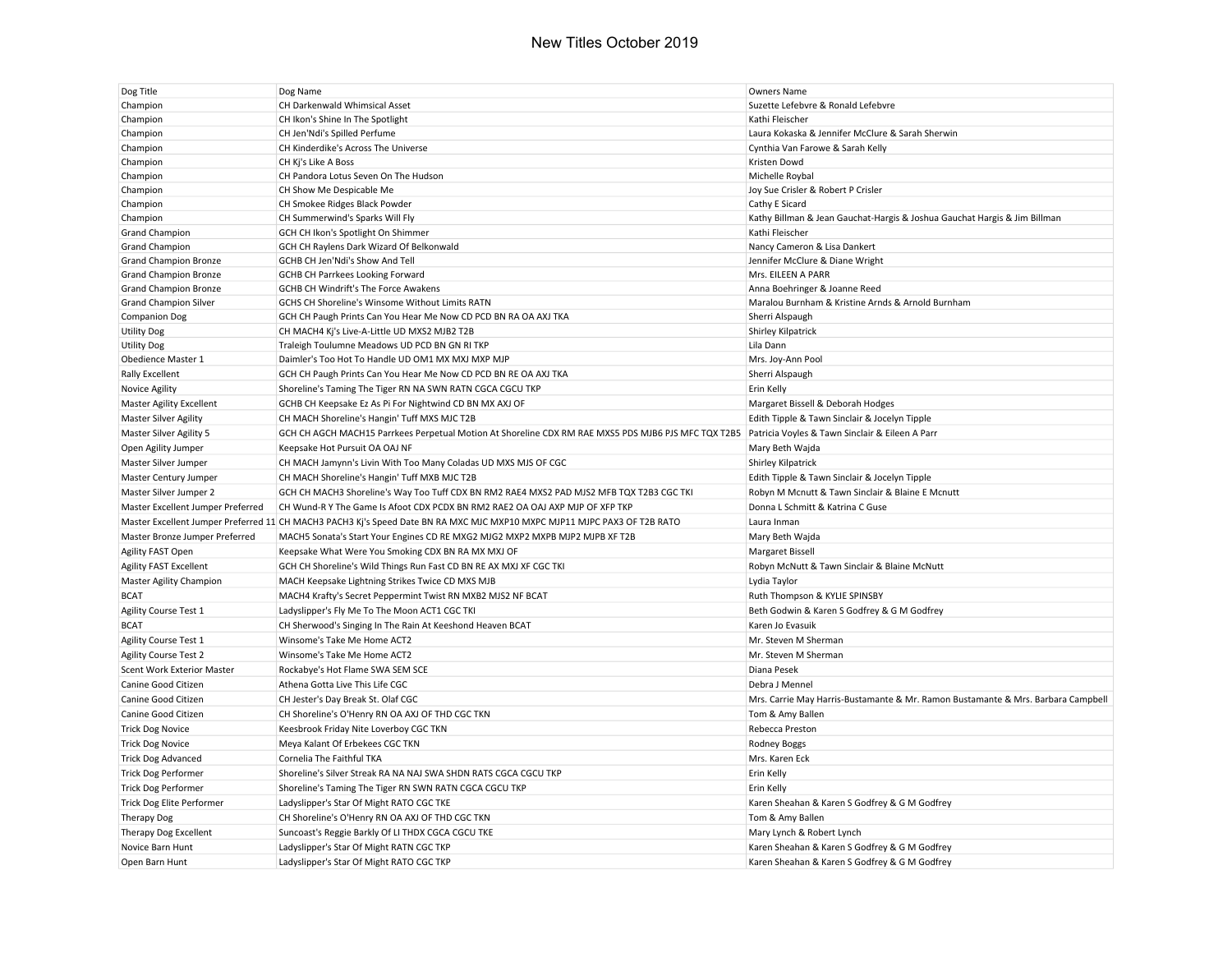| Dog Title                             | Dog Name                                                                                             | <b>Owners Name</b>                                |
|---------------------------------------|------------------------------------------------------------------------------------------------------|---------------------------------------------------|
| Champion                              | CH Chic's Dangerous                                                                                  | <b>Robin Hite</b>                                 |
| Champion                              | CH Goldgin Winter                                                                                    | <b>Sharon Buethner</b>                            |
| Champion                              | CH Keepsake Definition Of Ez For Nightwind                                                           | Margaret Bissell & Deborah Hodges                 |
| Champion                              | <b>CH Rockstar's At Last</b>                                                                         | Roseanne D Conrad                                 |
| Champion                              | CH Rockstar's Let's Get It On                                                                        | Jacqueline Cicale                                 |
| Champion                              | CH Windrift's All Star                                                                               | JULI JONES & Dr. Stephen Lockwood                 |
| <b>Grand Champion</b>                 | <b>GCH CH Ashbrook Just' A Truckin'</b>                                                              | Teresa Craig & Linda Moss                         |
| <b>Grand Champion</b>                 | GCH CH Keenorth She's Hot N Spicy                                                                    | Elizabeth Fortino                                 |
| <b>Grand Champion</b>                 | GCH CH Keepsake All Jacked Up For Nightwind                                                          | Margaret Bissell & Deborah Hodges                 |
| <b>Grand Champion</b>                 | GCH CH Keepsake American Pi                                                                          | <b>Margaret Bissell</b>                           |
| <b>Grand Champion</b>                 | GCH CH Keepsake Some Like It Hot                                                                     | <b>Margaret Bissell</b>                           |
| <b>Grand Champion</b>                 | GCH CH Pandora Seven Horses In The Sky                                                               | Michelle Roybal                                   |
| <b>Grand Champion Silver</b>          | GCHS CH Evolution's Know When To Hold 'Em                                                            | Kellie Siekierski                                 |
| <b>Grand Champion Silver</b>          | GCHS CH Jen'N Di's Don'T Stop Believin' CD RM RAE ACT2 CGC TKN                                       | Barbara Anne Crawford Stoffel & Diane Wright      |
| <b>Grand Champion Gold</b>            | GCHG CH Kriskee Is Dazzled By Parrkees                                                               | JAMES K PARR & EILEEN A PARR                      |
| <b>Companion Dog</b>                  | CH Shamrock-Cedarhills Hello My Name Is Inigo Montoya CD BN RA NA CGC TKN                            | Linda Hall & Gerald Hall & Shannon Kelly          |
| <b>Utility Dog</b>                    | RACH Rainkees No Reservations UD PCDX BN GN GO RM2 RAE2 OAP AJP OFP TKP                              | Kim Sullivan                                      |
| Obedience Master 3                    | GCH CH OTCH Wyndspell Spring Fling UDX OM3                                                           | <b>Marion Crain</b>                               |
| <b>Beginner Novice</b>                | CH Shamrock-Cedarhills Salted Karamel Crunch BN RN                                                   | Joan Summers & Robert Summers                     |
| <b>Graduate Novice</b>                | GCH CH Paugh Prints Can You Hear Me Now CD PCD BN GN RE AX AXJ TKA                                   | Sherri Alspaugh                                   |
| <b>Rally Novice</b>                   | Coaster Kees Second Times A Charm RN                                                                 | Carol Blair & Patricia Voyles & Stuart Blair      |
| <b>Rally Novice</b>                   | GCHS CH Ki's What About Bob RN CGC                                                                   | Taryn Preston & Kristen Dowd                      |
| Rally Advanced Excellent 2            | GCH CH AGCH MACH15 Parrkees Perpetual Motion At Shoreline CDX RM RAE2 MXS5 PDS MJB6 PJS MFC TQX T2B5 | Patricia Voyles & Tawn Sinclair & Eileen A Parr   |
| Novice Agility                        | CH Allante's Come Get High With Us NA NAJ NF TKN                                                     | Julie North & Jeri Kissling                       |
| <b>Agility Excellent</b>              | GCH CH Paugh Prints Can You Hear Me Now CD PCD BN RE AX AXJ TKA                                      | Sherri Alspaugh                                   |
| <b>Master Agility Excellent</b>       | GCH CH Kj's Chubby Is The New Sexy BN RN MX MXJ NF                                                   | Laura Inman                                       |
| <b>Master Agility Excellent</b>       | GCH CH Winsome's Taking Flight MX MXJ NJP XF                                                         | Ms. Kristine M Arnds                              |
| <b>Master Bronze Agility</b>          | CH Shoreline's Back To The Future VCD1 BN RM2 RAE TDX MX MXB MXJ MJB MFB T2B TKN                     | <b>Tawn Sinclair</b>                              |
| Master Agility Excellent Preferred 3  | Whiskees Caol Ila Floranfauna OA OAJ MXP3 MXPB MJP2 OF XFP T2BP                                      | Kathy Winzer & Stephen Winzer                     |
| Master Agility Excellent Preferred 14 | PACH2 Afkee's Berberella MX MXB MXJ MJB MXP14 MXPB2 MJP10 MJPC PAX2 MXF MFPS2 TQXP T2B T2BP4 CGC TKN | Lexie E Billman                                   |
| Novice Agility Jumper                 | CH Allante's Come Get High With Us NA NAJ NF TKN                                                     | Julie North & Jeri Kissling                       |
| Master Bronze Jumper                  | GCH CH Ki's Chubby Is The New Sexy BN RN MX MXJ MJB NF                                               | Laura Inman                                       |
| Master Gold Jumper 2                  | CH MACH2 Hallelujah's Canon Amen CD RE MXC MJG2 MXF T2B7 CGC                                         | Sue Ellen Cassiday & John Cassiday                |
| Master Excellent Jumper Preferred 8   | PACH Sweetkees Mia Esmerelda Ruttkay NA MXP5 MXPS MJP8 MJPG PAX NF                                   | Dawn Rager & Donald Warren                        |
| Master Bronze Jumper Preferred 2      | PACH3 Foxfair Counterpoint MXP11 MXPC PADP MJP12 MJPB2 PJDP PAX3 OFP                                 | Sherilyn K Solanick & John R Samuel               |
| <b>Agility FAST Novice</b>            | GCH CH Krafty's Livin To Twist AX AXJ NF BCAT                                                        | Ruth Thompson                                     |
| Agility FAST Open                     | CH Winsome's Off The Chart OF                                                                        | Maralou Burnham & Kristine Arnds & Arnold Burnham |
| Agility FAST Excellent                | CH Keepsake She's Got Rhythm CD BN GN RA MX MXJ XF RATN                                              | Jean Munger                                       |
| <b>Master Silver FAST</b>             | GCH CH MACH3 Shoreline's Way Too Tuff CDX BN RM2 RAE4 MXS2 PAD MJS2 MFS TQX T2B3 CGC TKI             | Robyn M Mcnutt & Tawn Sinclair & Blaine E Mcnutt  |
| Master Silver FAST Preferred 2        | PACH2 Afkee's Berberella MX MXB MXJ MJB MXP13 MXPB2 MJP10 MJPC PAX2 MXF MFPS2 TQXP T2B T2BP3 CGC TKN | Lexie E Billman                                   |
| Master Agility Champion 2             | GCH CH MACH2 Coaster Kees Pounce And Bounce CD BN RM RAE MXG MJC MXF T2B2 CGC                        | Carol Blair & Stu Blair                           |
| Master Agility Champion 16            | GCH CH AGCH MACH16 Parrkees Perpetual Motion At Shoreline CDX RM RAE2 MXS5 PDS MJB6 PJS MFC TQX T2B5 | Patricia Voyles & Tawn Sinclair & Eileen A Parr   |
| Time 2 Beat 2                         | Keepsake Dauntless Shyenne MX MXJ XF T2B2                                                            | Kimberly Smith                                    |
|                                       |                                                                                                      |                                                   |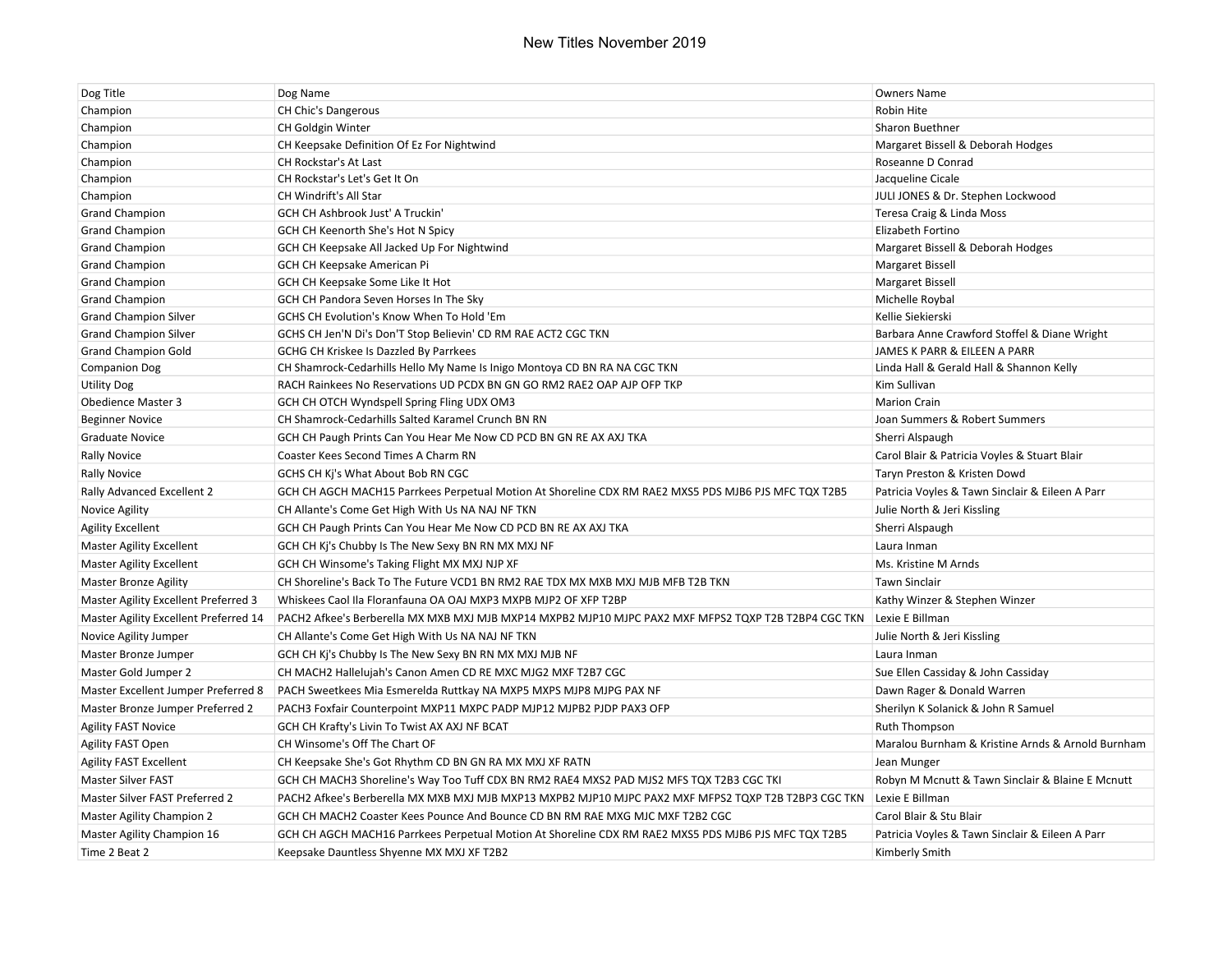| Time 2 Beat Preferred 4      | PACH2 Afkee's Berberella MX MXB MXJ MJB MXP14 MXPB2 MJP10 MJPC PAX2 MXF MFPS2 TQXP T2B T2BP4 CGC TKN   Lexie E Billman |                                                      |
|------------------------------|------------------------------------------------------------------------------------------------------------------------|------------------------------------------------------|
| <b>BCAT</b>                  | GCHS CH Skyline's Path To The Highest Peak AX MXJ OF T2B BCAT TKI                                                      | Stacey Cromer Berman & Gregg Berman                  |
| Scent Work Container Novice  | OTCH Wyndspell Benchmark UDX5 OGM BN GN GO RE OA OAJ SCN SIN                                                           | Mrs. Lila M Dann                                     |
| Scent Work Interior Novice   | OTCH Wyndspell Benchmark UDX5 OGM BN GN GO RE OA OAJ SCN SIN                                                           | Mrs. Lila M Dann                                     |
| Scent Work Container Master  | CH Imagine Against All Odds SWA SCM SIM SEM CGC                                                                        | Diana Pesek                                          |
| Scent Work Container Master  | MACH Imagine The Road To Success CD BN RN MXS MJG T2B SWA SCM SIE CGC TKN                                              | Carolyn Schaldecker & Vernon Schaldecker             |
| Scent Work Interior Master   | CH Imagine Against All Odds SWA SCM SIM SEM CGC                                                                        | Diana Pesek                                          |
| Canine Good Citizen          | B Mi Opelika CGC                                                                                                       | Eric Collyer & Courtney Collyer                      |
| Canine Good Citizen          | GCH CH Jen'Ndi's Game Of Purrception CGC                                                                               | Jennifer McClure                                     |
| Canine Good Citizen          | Keepsake I'M Here For The Party NF ACT1 CGC                                                                            | Ms. Lexie Billman                                    |
| Canine Good Citizen          | Mountain Springs Kuma CGC                                                                                              | Wendy Li                                             |
| Canine Good Citizen          | Shainakees Harmony At Enchanted CGC                                                                                    | Kathy Dodge & Rev. RUTHANN SEIBERT                   |
| Canine Good Citizen          | Summerwind Theodore (Red) Baron CGC                                                                                    | Jeffrey Moritz                                       |
| Canine Good Citizen          | Winsome's My Wish CGC                                                                                                  | Maralou Burnham & Kristine Arnds & Arnold Burnham    |
| Advanced Canine Good Citizen | Darkenwald Right Down The Line DCAT SCN SIN RATN CGCA TKI                                                              | Catherine Foldesi                                    |
| Advanced Canine Good Citizen | CH Wund-R Y K-Central Time In A Bottle RN BCAT CGCA TKI                                                                | Stacie Beasley & Terri VanSchyndel & Jeffrey Beasley |
| Trick Dog Performer          | CH Blessed To Hope From Lavendermist Meadow TKP                                                                        | Mary Lynch & Rev. RUTHANN SEIBERT & Olga Kirshina    |
| Therapy Dog Novice           | Nickalyn's Phoenix Darkness THDN CGC                                                                                   | <b>Elizabeth Tierney</b>                             |
| Therapy Dog                  | Summerhall's Sherman Of Seattle THD                                                                                    | Linda Hall & Robert Summers & Joan Summers           |